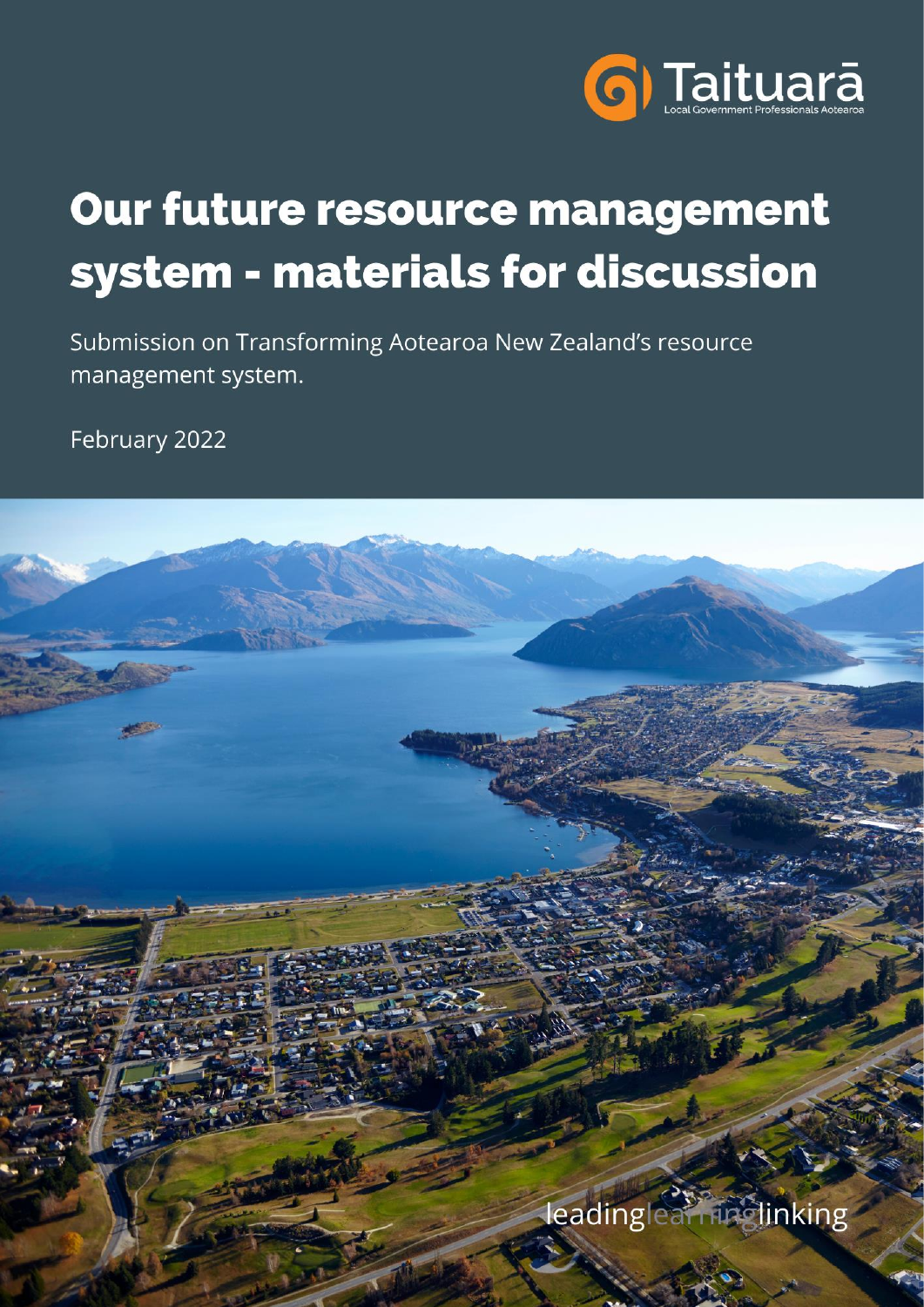# **Submission on Transforming Aotearoa New Zealand's resource management system: Our future resource management system - Materials for Discussion.**

Taituarā thanks the Ministry for the Environment (the Ministry) for the opportunity to provide feedback on Transforming Aotearoa New Zealand's resource management system: Our future resource management system - Materials for Discussion (the discussion document).

#### **What is Taituarā?**

Taituarā — Local Government Professionals Aotearoa is an incorporated society of approximately 934 members drawn from local government Chief Executives, senior managers, and council staff with significant policy or operational responsibilities.

We are an apolitical organisation. Our contribution lies in our wealth of knowledge of the local government sector and of the technical, practical, and managerial implications of legislation.

Our vision is:

Professional local government management, leading staff and enabling communities to shape their future.

Our primary role is to help local authorities perform their roles and responsibilities as effectively and efficiently as possible. We have an interest in all aspects of the management of local authorities from the provision of advice to elected members, to the planning and delivery of service. We are therefore highly motivated to assist the Ministry to create a more efficient and less complex resource management system that delivers positive outcomes for the environment and communities. We are particularly interested in ensuring transition arrangements are workable, adequately resourced and there is sufficient capability and capacity within the local government sector and workforce to make the significant shift to the new system.

Many of the questions raised in the discussion document are questions that have been raised by local government and our members in earlier submissions on the reform process and the Natural and Built Environments Act (NBA) exposure draft. This feedback therefore builds on our previous submission on the NBA exposure draft. In giving this feedback we have also had the benefit of reading the draft LGNZ feedback and support their key recommendations.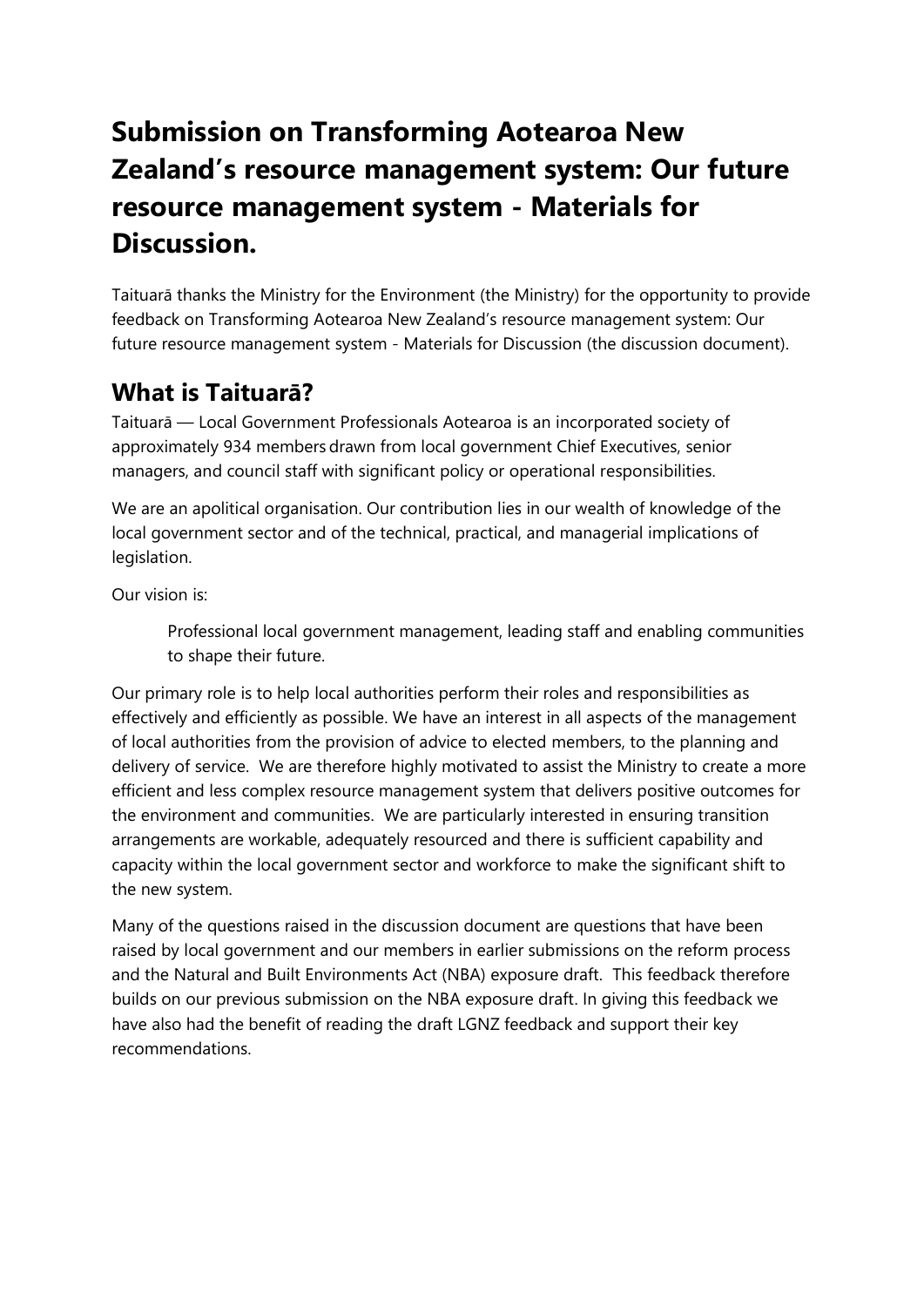# **Executive Summary**

Taituarā wishes to acknowledge the Government's efforts to work closely with local government and our members on the reform of the resource management system. We appreciate the efforts officials are making to understand, convey and address the issues and concerns that local government, Taituarā and LGNZ have raised through previous engagements and submission processes as well through the Local Government Resource Management Steering Group.

Taituarā supports the move to outcomes-based planning and clearer national direction and guidance that resolves conflicts between outcomes and reconciles key competing interests at the national level. We see this as critical to the creation of a system that will achieve the Government's stated objectives for the reform.

We are however concerned that the pace of reform and the complex environment within which the work in progressing put those objectives at risk. We caution against relying on the select committee process and a myriad of supplementary order papers to address issues and unintended consequences that could and would best be resolved collaboratively prior to the introduction of legislation and enable a smooth transition to the future system.

That said, as per our previous submissions we continue to support the need for long term strategic spatial planning, commitment to implementation from local and central government, and others such as infrastructure providers, measures to increase partnership, participation and protection of Māori rights and interests and the use of Te Ao Māori and matauranga Māori in resource management. We remain committed to ensuring local councils and communities have a strong role in the new system and can influence and make decisions about the place where they live and continue to have concerns about the transition to and implementation of the new system.

We have therefore structured our feedback around 3 key issues and recommendations and then provided detailed responses to the questions posed by the Ministry for the Environment (MfE). Unfortunately, this leads to some repetition, however we trust this is useful for teams who may be working on specific aspects of the reform.

The key points of our submission are:

#### **1) The need for clear direction in national legislation and the NPF**

In our submission on the exposure draft we emphasised the need for the primary legislation to resolve the inevitable conflicts between the key outcomes and interests of national importance to avoid a rinse and repeat of the issues experienced under the current system.

We note that this was not the view of the Environment Committee, where it specifically recommended that there should be no hierarchy of outcomes in the NBA. We disagree. There needs to be a clear hierarchy to provide certainty, improve the efficiency and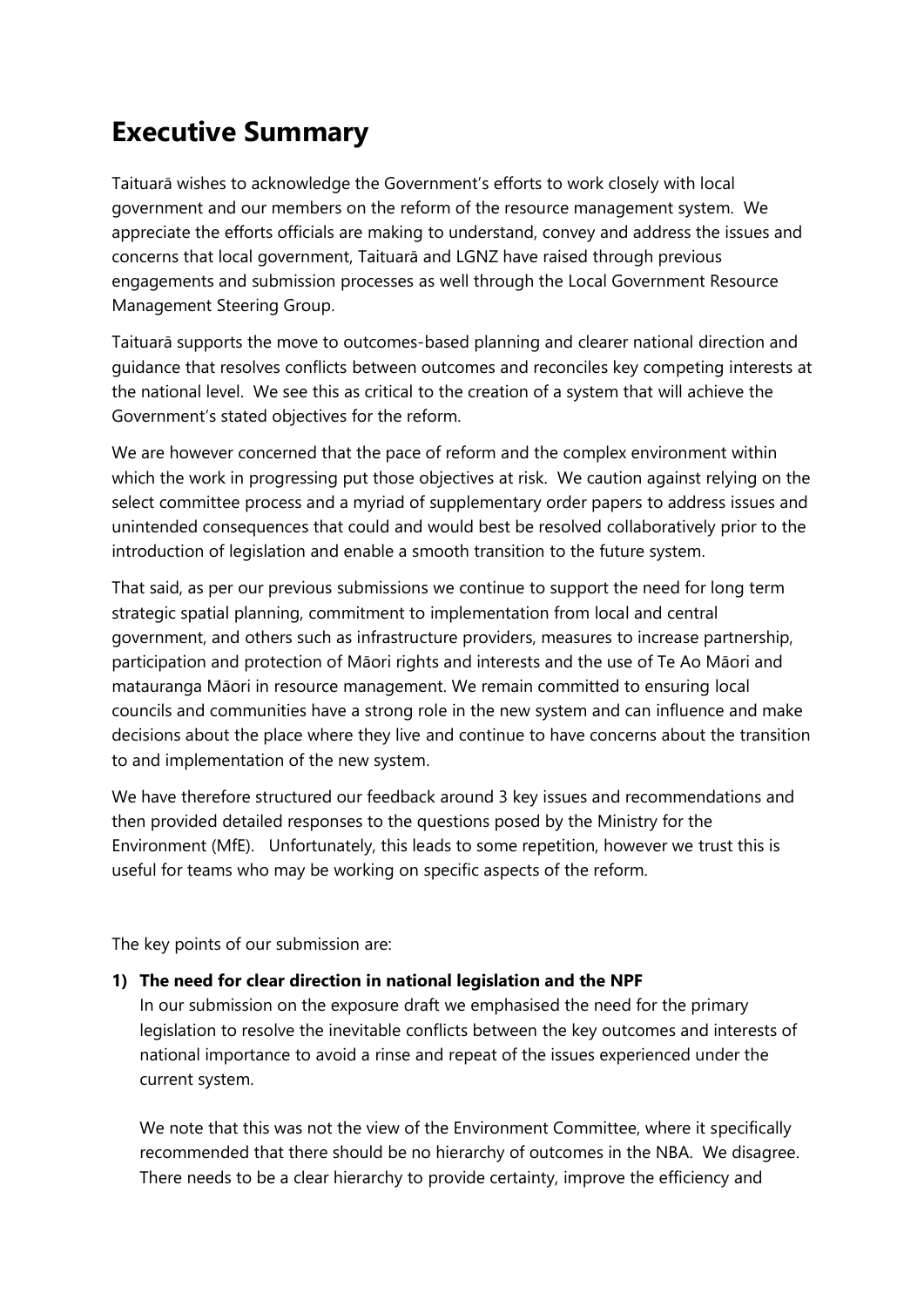consistency of the plan making and consenting processes, reduce litigation, and avoid the frequent changes and inconsistencies in national direction that have occurred under the current regime. We also support including in the primary legislation the criteria that must be used to manage these outcomes at the regional and local level.

If conflicts are to be resolved in the NPF (and not the primary legislation) it is imperative that the NPF provides clear direction on how conflicts between competing national outcomes are to be resolved, prioritised and managed in the development of regional plans and regional spatial strategies. We also recommend that the NPF is developed using a collaborative approach that includes local authorities and Iwi/Hapū/Māori in the decision-making process and that it is stress tested on real life examples and scenarios at the regional and local level to ensure it delivers on the Government's objectives and does not lead to unintended consequences.

We reiterate our previous concerns regarding the capacity in the system to develop a robust NPF that addresses all the key matters in time to influence the first suite RSSs and NBA plans and avoid inconsistency across regions and within them. Given the amount of change that will be required and capacity constraints, it's important that the first NPF creates certainty and stability within the new system as it beds in and out of cycle "doovers" of RSSs and regional plans are avoided. We favour reviewing the NPF every 9-10 years (in advance of second-generation RSSs and regional plans) to create this certainty and stability.

#### **2) Taituarā strongly supports the inclusion of local community voice and local accountability within the reformed system:**

While we can see value in stronger national direction in the resource management system, we would like to reiterate the need for local input into and participation in decision making processes. What a community looks and feels like is highly localised, and something that should be determined by local people. The regionalisation of plan making functions has the potential to significantly curtail the ability of local communities to influence and make decisions about the place they live.

It will be important for the proposed reforms to strike the right balance between the nationally consistent delivery of resource management outcomes within environmental limits and the flexibility required to meet the needs and aspirations of varied and diverse communities across the country and within regions.

Taituarā appreciates that MfE officials are working with the Local Government Resource Management Reform Steering Group (the Steering Group) to consider how the proposed system could retain local democratic input and better accommodate local authorities who will be tasked with delivery under the reformed system. Taituarā, in principle, supports the recent recommendations of the Steering Group as outlined in the 'Enabling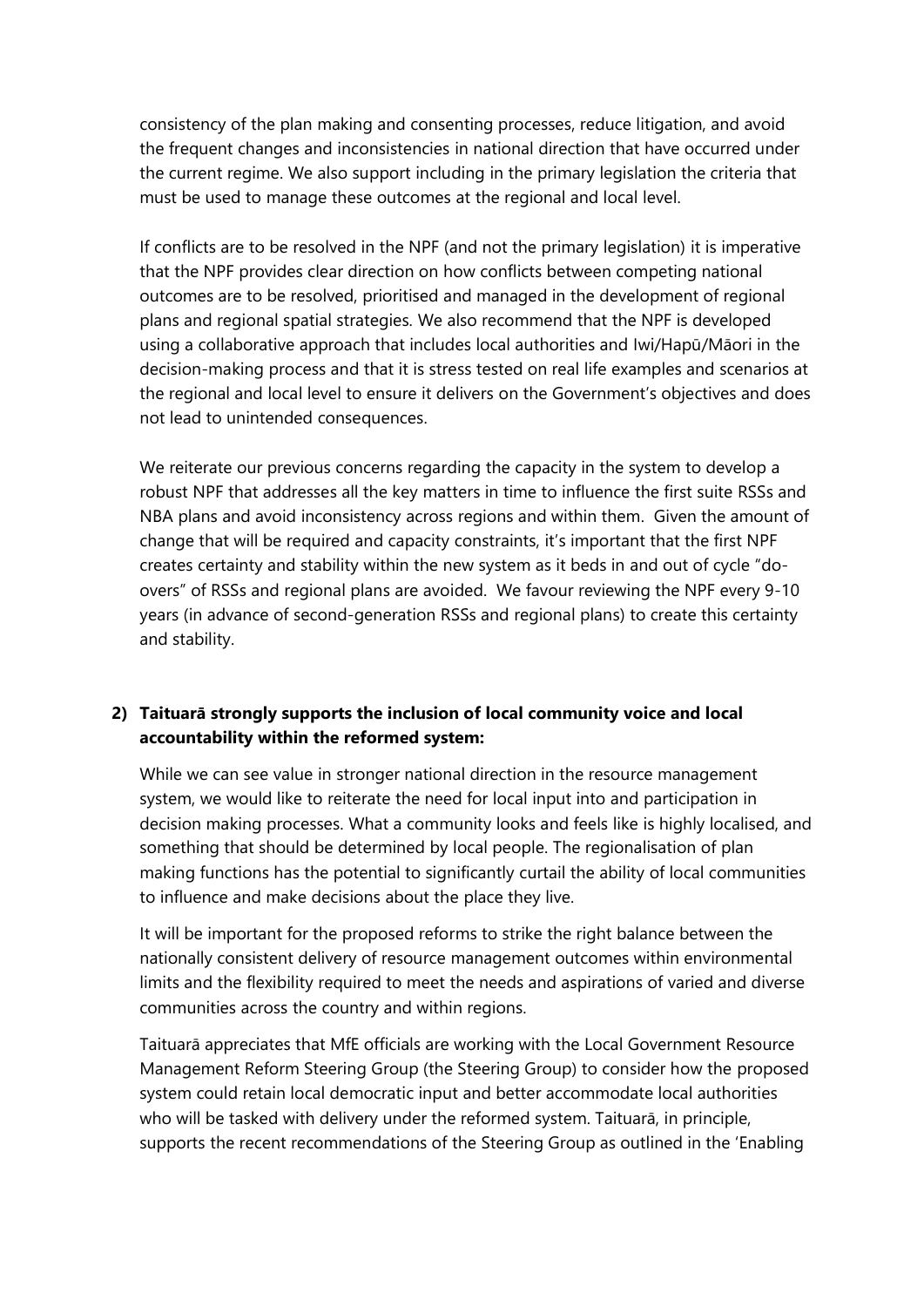local voice and accountability in the future resource management system' report (the 'Enabling Local Voice' report).

In essence, the 'Enabling Local Voice' report proposes that statements outlining community aspirations and environmental outcomes are included in a bottom-up approach to regional plan making and provides a role for communities and local authorities to meaningfully participate in the development of the regional strategy and plan for their locality. This is complimented by a top-down mechanism, a National Spatial Strategy and local authority representation on committees overseeing the development of RSS and NBA plans.

We think that the mechanisms proposed (following any refinement because of the current consultation and engagement processes) have the potential to enhance local accountability, and the acceptability and legitimacy of the proposed regionalised system, and may be of value to other reform and review programmes. As such they are worthy of serious consideration by Government.

#### **3) Transition, collaboration and the need for significant capacity building and funding:**

Taituarā reiterate our serious concerns regarding the scale, pace, current information gaps, lack of integration with other reforms and the consequential cost of these reforms and the serious risk this poses to already stretched local authorities and Māori, who are participating in a plethora of central and local government review and reform processes.

Seeking to completely overhaul the resource management system quickly whilst local government capacity is already low (and decreasing), stretched across other reforms and amidst significant ongoing plan change activity to meet current national requirements, will likely undermine the ultimate success of these reforms. Indeed, the Randerson report noted that implementation issues resulted in several deficits in the operation Resource Management Act and warned that such implementation issues would be detrimental to the successful delivery of resource management outcomes under the new system.

We encourage the Government to consider adjusting the pace of change to ensure it receives the quality input it needs from the sector and Māori. Joined up conversations between local government, central government and Iwi/Hapū/Māori will be critical to the development of a successful system.

We ask that implementation of these reforms is logically staged, interim measures, expectations and timeframes are clearly articulated, and transformational funding to support the transformation of system is provided. Local authorities are already stretched and will be unable to shoulder a large proportion of the financial burden these reforms represent.

To reduce the issues arising from transitioning to the new system Taituarā recommends a suite of measures be put in place: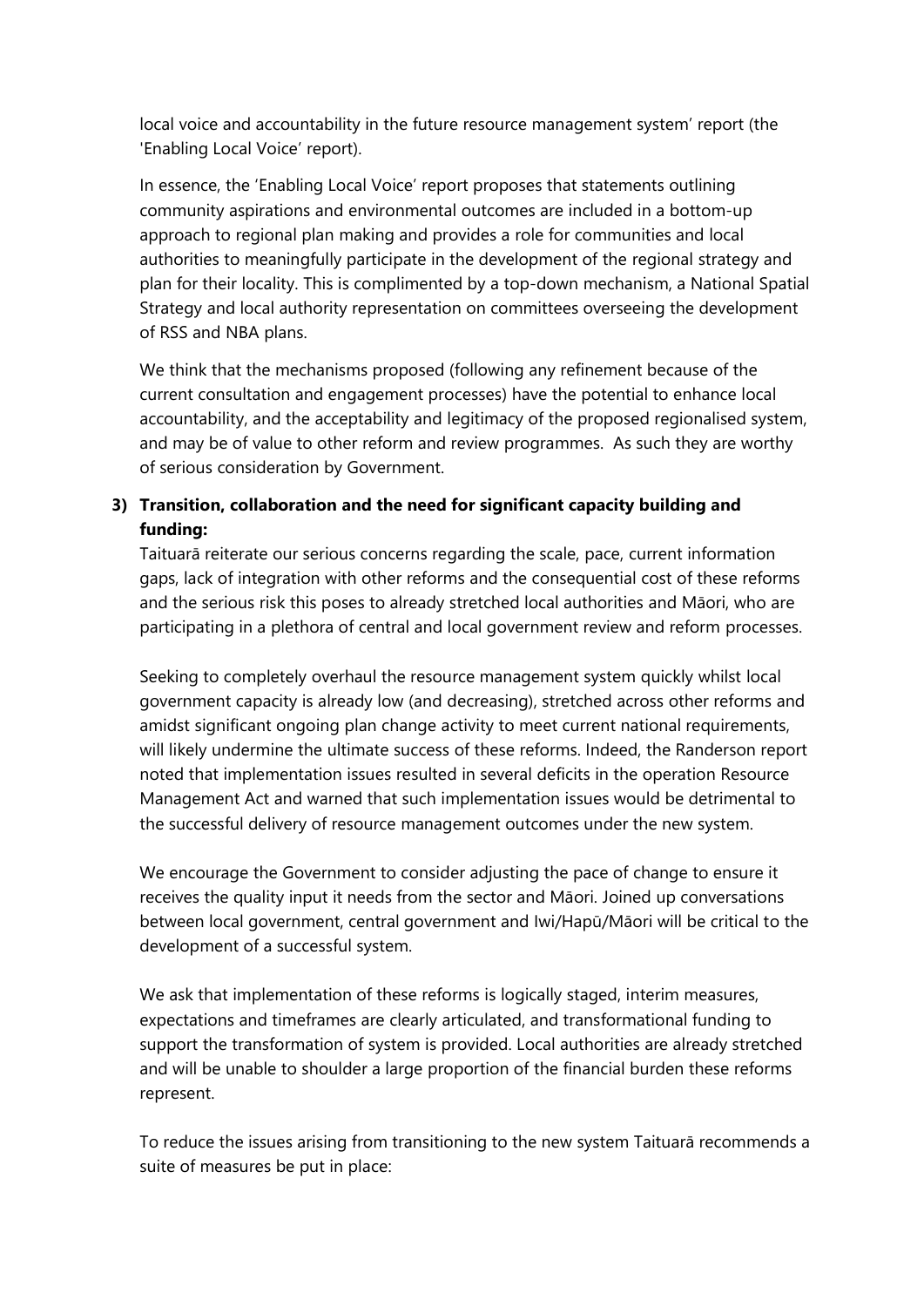- Firstly, we request that guidance is published on how local authorities should perform statutory duties while this reform is legislated and implemented. Advice to councils who are currently working on planning documents (e.g. second generation plans) on how this work will be affected by the reforms is particularly time critical.
- Secondly, we request the Government reconsider the timeline of the reform package and whether it will be possible to implement a quality resource management system in that period. We then ask that Government's likely timeline is communicated to local authorities as soon as practical to provide local authorities certainty around the level of activity and resourcing required over the next few years.
- Thirdly, we support the 'Enabling Local Voice' reports' suggestion to develop a planning and consenting workforce plan, to ensure regional plan making and consenting will be effectively resourced without leaving small and or/remote councils stripped of staff and enable voluntary collaborations to occur in anticipation of future change.
- Fourthly, we recommend that central government work closely with Taituarā, LGNZ and the New Zealand Planning Institute to fund and deliver appropriate capability building and support, including training and guidance to enable the shift in planning culture from effects to outcomes.
- As per our submission on the NBA exposure draft we continue to support a model region testing the system to manage the transition risk and to ensure we learn lessons and adapt and improve the framework, legislation and processes before commencing significant reform. In our original submission we recommended that this occur using an area specific piece of legislation to enable any problems to be addressed through revised legislation. We are aware that if the Government wishes to stick with its previously articulated timeframe for enacting the NBA and SPA this will not be possible. However, we still support a model region "pilot" occurring before any other regions commence the transition.
- And finally, significant funding and support from central government will be required to ensure the sector and Iwi/ Hapū/Māori can build capacity to transition to and effectively participate and partner in the transformed system. Transformational change will require transformational funding.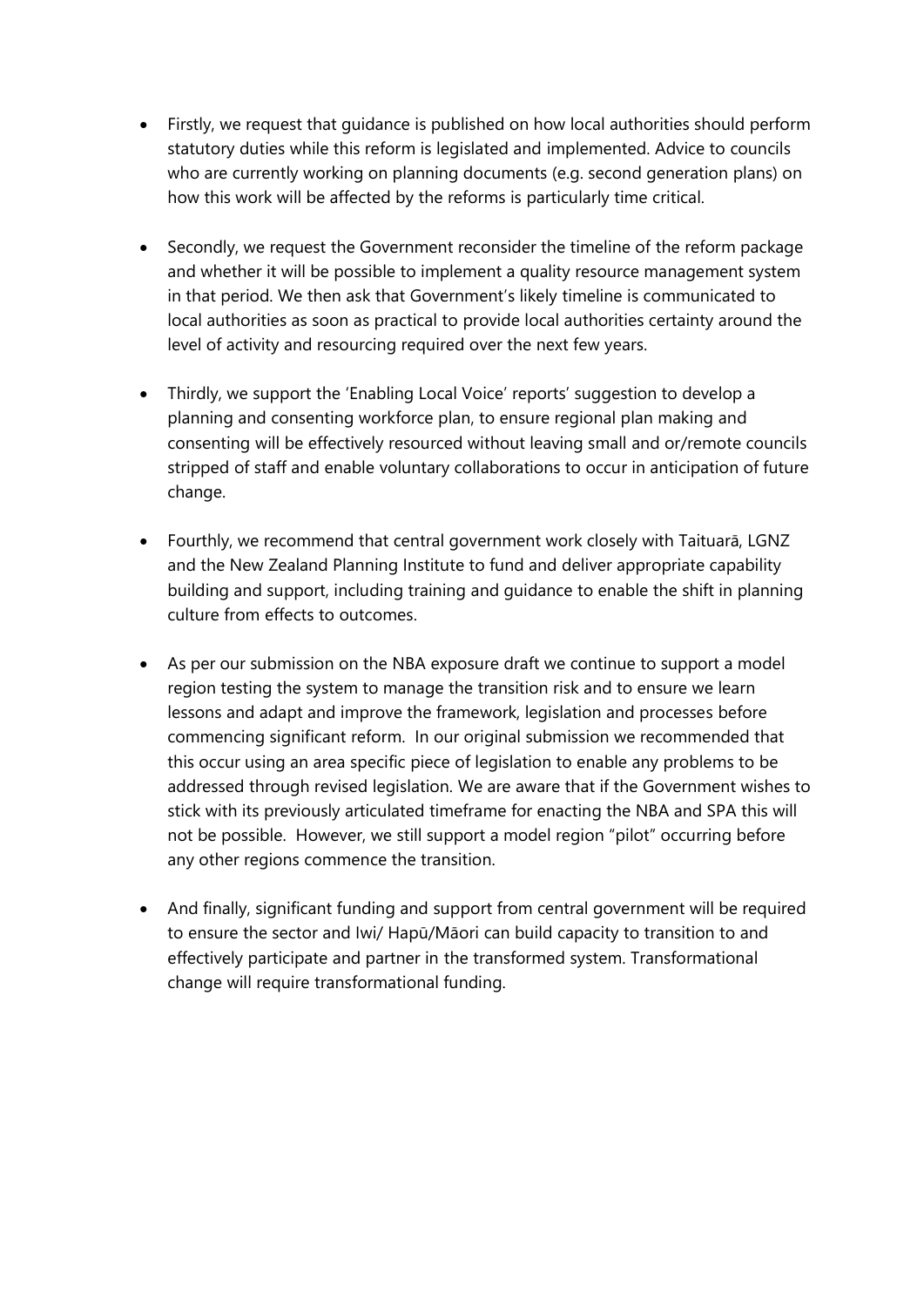# **National Planning Framework**

What role does the National Planning Framework (NPF) need to play to resolve conflicts that currently play out through consenting?

- 1. The NPF should support the direction set in the NBA.
- 2. Without clarity of direction in the primary legislation it will be left to the courts, local government, Iwi/Hapū/Māori, businesses and community groups to interpret how priorities are balanced. This would risk perpetuating the issues that have plagued the current system. We note that this was not the view of the Environment Committee, where it specifically recommended that there should be no hierarchy of outcomes in the NBA. We disagree.
- 3. Competing interests and outcomes concerning the use and development of natural and physical resources inevitably and frequently result in conflict. The current situation is that the hard environmental decisions about which national level outcomes should be prioritised have typically left to local government with little, if any, national direction or guidance and resourcing. This has contributed to the delays and litigation inherent in the current system as parties seek to maintain "their rights" and others seek to uphold the intent of the new strategic directions, policies and standards.
- 4. It therefore remains our position that the NBA should provide a hierarchy of outcomes, resolve key conflicts between them and set out criteria for managing outcomes. To do otherwise introduces uncertainty and the potential for a changing framework with the appointment of each new Minister. We support a collaborative approach to this process, with effective input from Iwi/Hapū/Māori and local government (on behalf of communities).
- 5. Turning to the NPF itself, as we noted in our submission on the exposure draft, a robust NPF is essential because without it, Part 2 of the NBEA will be directionless. Taituarā supports the need for a single integrated piece of national direction and an integrated set of mandatory policies and standards. The proposed NPF's role should be to provide a consistent and clear pathway to conflict resolution. In addition to this, the NPF should give strong direction to the development of regional plans and regional spatial strategies, detailing how conflicts between competing national level outcomes should be managed.
- 6. Decision makers need clear principles, direction and guidance to manage conflicts at the regional and local scale. At the risk of repeating ourselves, it will be necessary for the NPF to not only give direction and guidance about the outcomes desired but also achieve integration between them and establish which outcome should take priority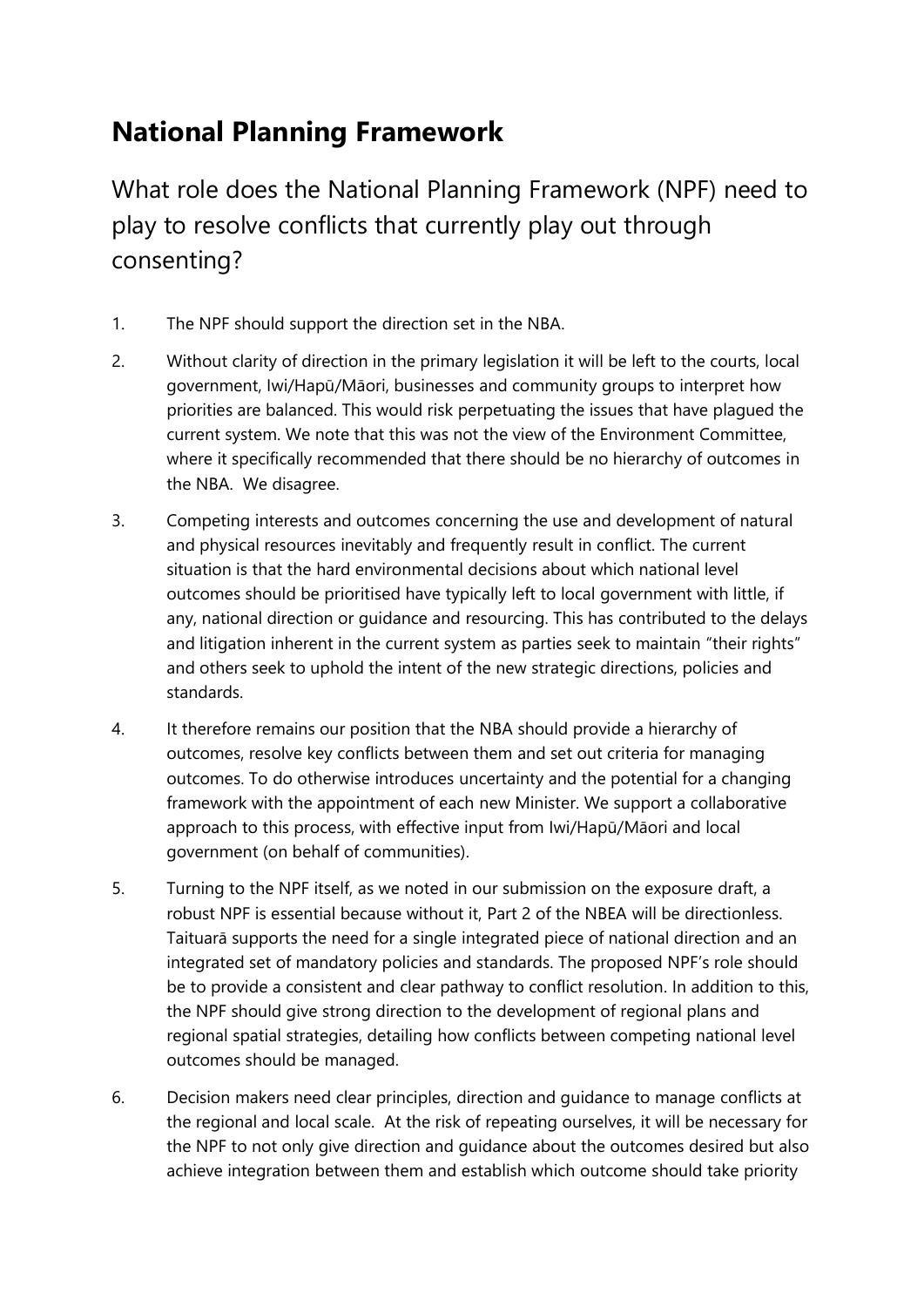where co-benefiting solutions cannot be found. Where this is not possible the NPF must provide direction on how to resolve conflict within the plan and consenting process. It will be important, however, to avoid repetition across every layer. When developing the NBA and the NPF, central government needs to develop a good understanding of the scope and scale of conflicts that occur currently and those that are predicted to exist in the future (for example, as we attempt to reduce emissions and respond to climate change).

- 7. Enabling effective input from Iwi/Hapū/Māori and local government (on behalf of communities) will be critical to ensure the key conflicts are identified and understood early in the process and to gain agreement on how these should be prioritised and managed and if, when and how economic, social, and cultural matters are considered. Inconsistency between outcomes and environmental limits should be avoided.
- 8. We anticipate that there will need to be very clear direction on the prioritisation of housing, quality urban environments, climate change, biodiversity, water management, and the appropriate allocation and location of infrastructure (including future investment) in a successful NBA and NPF.
- 9. Examples of conflicts that play out now that we are aware of include:
	- housing with inadequate infrastructure capacity (or planned further investment), urban development efficiency and quality urban environments
	- controls on activities to reduce significant risks from natural hazards and improve resilience
	- climate change, water allocation, food production, water storage, and the protection of wetlands and biodiversity
	- the allocation of roles to territorial and regional councils
	- climate adaption and private property rights.
- 10. There needs to be more focus on the built environment than what was indicated in the NBA exposure draft and in the discussion document. As we said in our submission on the exposure draft, the limited focus on the build environment runs the risk of the new system not delivering the outcomes Aotearoa needs. While our preference is that this is resolved in the NBA itself, if it isn't then it must be resolved in the NPF.
- 11. A key function of the NPF must also be to provide high level direction and guidance to local government (and other agencies) on what giving effect (to the principles) of Te Tiriti entails; particularly if this is not adequately spelt out in the legislation. Everyone in the system needs to have clarity around what is expected from whom and when to ensure effect is given to Te Tiriti.
- 12. There also exists an opportunity at this juncture to look across all legislation that applies to local government and consider whether this too should be amended to ensure consistency in the application of Te Tiriti across local government's roles and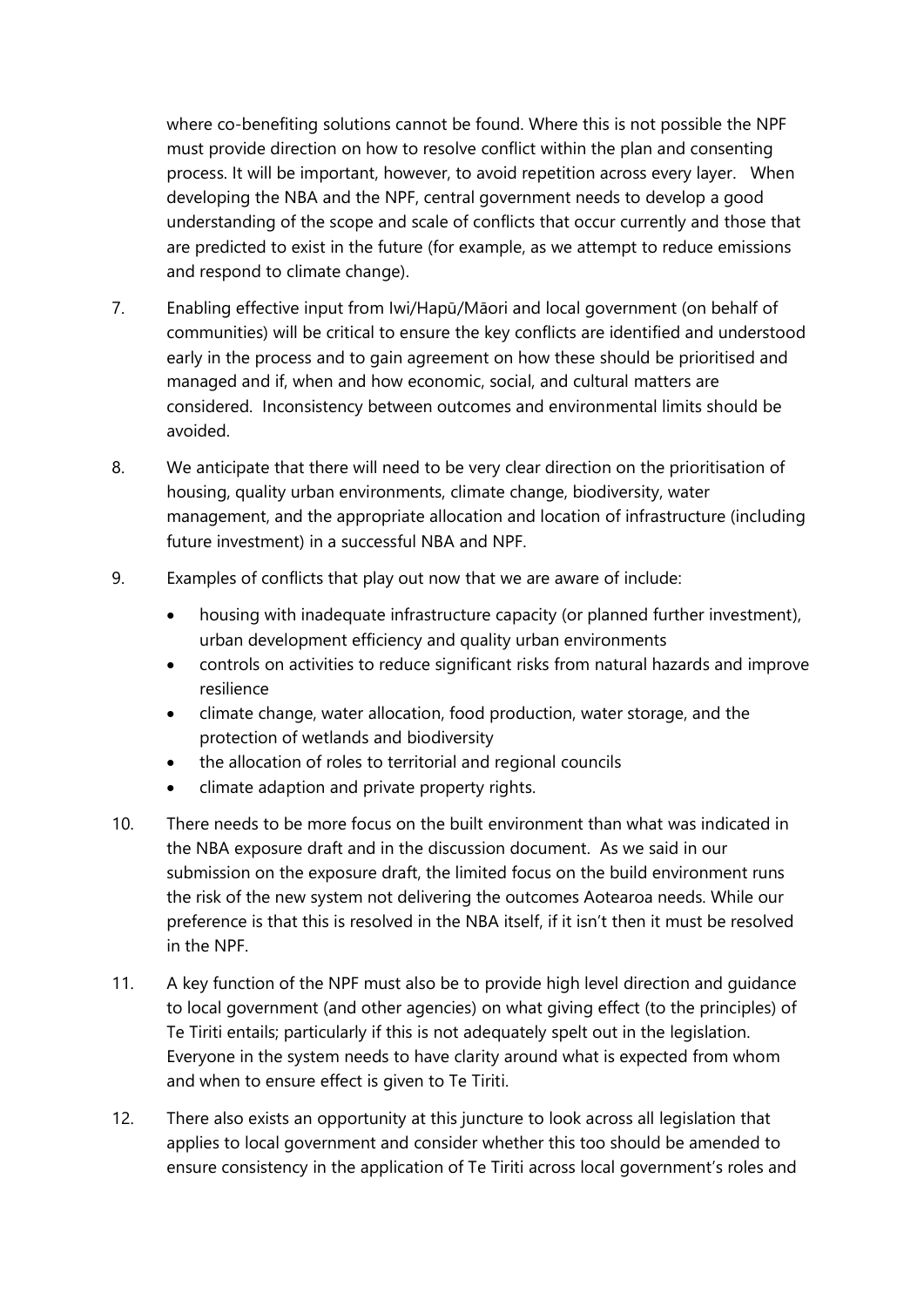functions. In making this point, we note that the amendment of legislation and regulation won't be sufficient on their own but acknowledge the need to get the framework set consistently.

- 13. It will be important to run real world examples against the draft NPF to ensure it lives up to the aspirations set for it. It would be undesirable to have these conflicts relitigated unnecessarily though the regional plans and consenting processes. We therefore support a model region testing the system and see merit in this being mandated through the legislation.
- 14. We also see merit in the development a national spatial strategy that would sit alongside the NPF to provide national guidance to inform the development of RSSs and NBA plans and in turn be informed by them. As described in the Steering Group's 'Enabling Local Voice proposal' the function of a national spatial strategy would be to provide a coherent, spatial view of long-term national priorities and outcomes, particularly in relation to Crown investment. Such a strategy would enable balanced and sustainable regional development and inter-regional co-ordination and cooperation. It would inform the decisions of the joint committee, and in particular the work of the secretariats, and assist them to reconcile local input with national level direction.
- 15. We await the results of the current consultation with the sector, but for now wish to emphasise that we see merit in the development of a whole of government national spatial strategy and while it might not be possible prior to the development of the first regional NBA plans and spatial strategies, it would be advantageous if the legislation committed the Government to their preparation rather than remain silent as it does now.
- 16. As we noted in our submission on the NBEA exposure draft, the timing of and capacity to develop the NPF is an area of significant concern for Taituarā.
- 17. It will be important to ensure that the quality and appropriateness of the NPF is not compromised by a desire to expedite the wholesale reform of Aotearoa New Zealand's resource management system without critical building blocks in place.
- 18. We therefore reiterate our original position that the NPF should be in place before work on the NBA plans and Regional Spatial Strategies begin to ensure these first generation plans and strategies are consistent with the NPF, are effective and avoid the need for costly and time-consuming subsequent changes to reflect the NPF. We are aware however that this is unlikely to be the case given the pace at which the process is moving.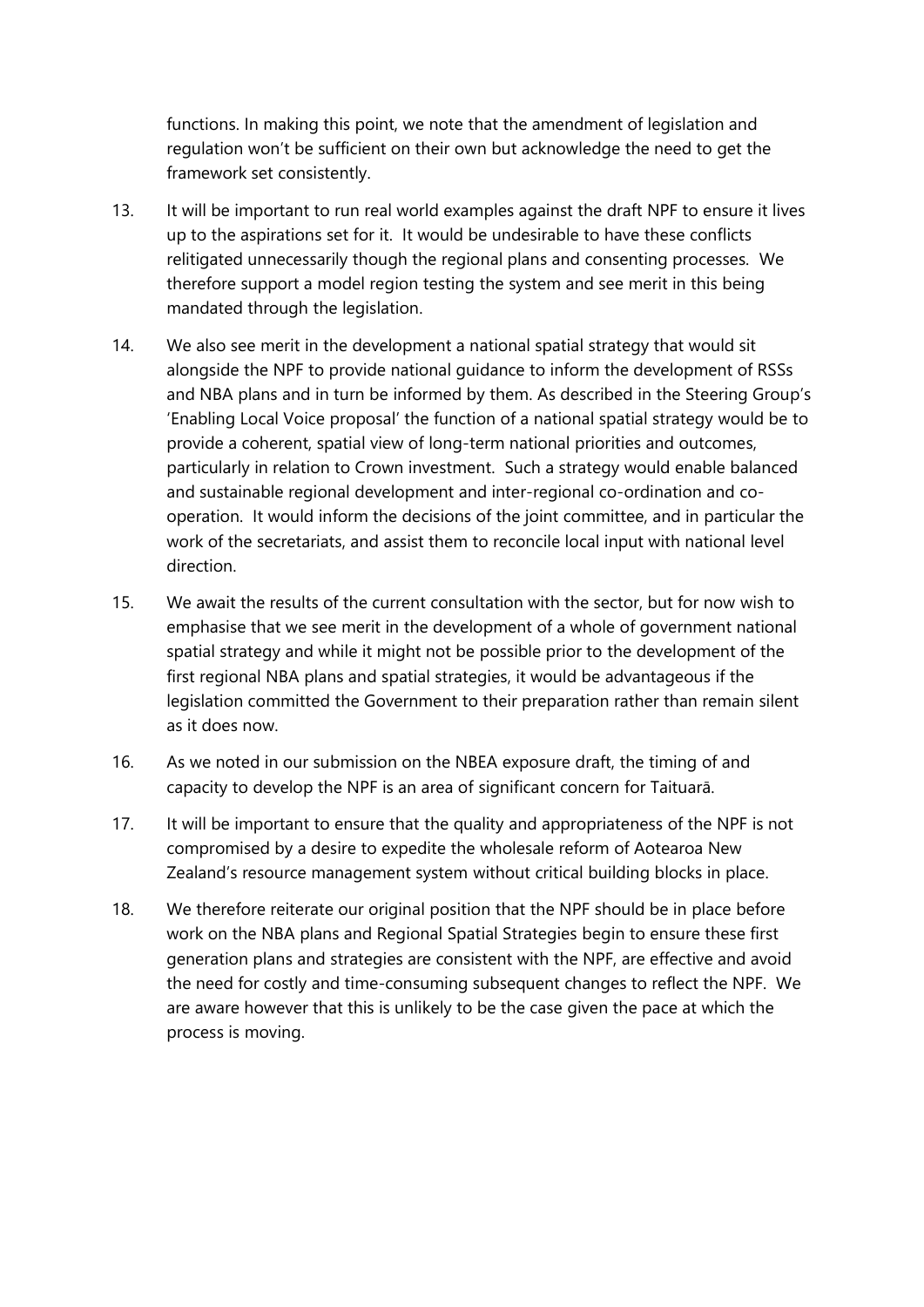# How would we promote efficiency in the Board of Inquiry process while still ensuring its transparency and robustness?

- 19. Board of Inquiries (BOI), while robust, are cumbersome and bureaucratic processes that could lead to inefficiencies in developing the NPF.
- 20. As noted above, local government and Iwi/Hapū/Māori involvement in the development of the NPF will be critical to the success of the NPF. Early participation in the process will increase the efficiency of the process by reducing the points of disagreement heard by the BOI. In suggesting early input we recommend that this occurs at the very outset i.e., in preparing the draft NPF and that this occurs in a codesign environment. This will allow for a more comprehensive understanding of issues and potential points of conflict that need to be addressed from the outset.
- 21. As we indicated in our submission on the exposure draft one way to mitigate the risks associated with preparing the NPF and the timing of it coming into force would be to integrate and upgrade the critical elements in the current national direction to achieve a holistic framework. This would help direct activity under the RMA in the interim and the first NBA plans. This framework could then provide a key building block for the rest of the draft NPF. Attention should then be focused on the key gaps that remain and what more needs to be incorporated into the draft NPF for public consultation to inform the NBA plans.
- 22. As MfE will be aware, the lack of specific detail from the Minister for the Environment or MfE regarding the intended policies and positions that will be included in the NPF has created significant short-term uncertainty for our members, particularly those who are currently in the process of developing second generation plans. It is highly desirable that the government signals as soon as possible what decisions it has taken or will take on the content of the first NPF and whether, for example, will the NPS-IB and NPS-HPL continue under their own steam ahead of the NPF or be put on hold awaiting the NPF. This will enable councils to plan and prioritise their resources, rather than making assumptions (that may be incorrect) about the work that needs to be done now (or not) and the money that needs to be budgeted to do necessary work before the new regime comes into force.
- 23. A clear indication from MfE regarding the timeframes in which the NPF will be developed and implemented would also give local authorities time to plan the release of staff, recruit and retain experts, prepare information and evidence, and consult with communities.
- 24. In addition to giving sufficient time to develop the resource capability of the sector to properly participate in the process, central government needs to consider avenues of funding the additional resources required (which we address again at the end of this submission).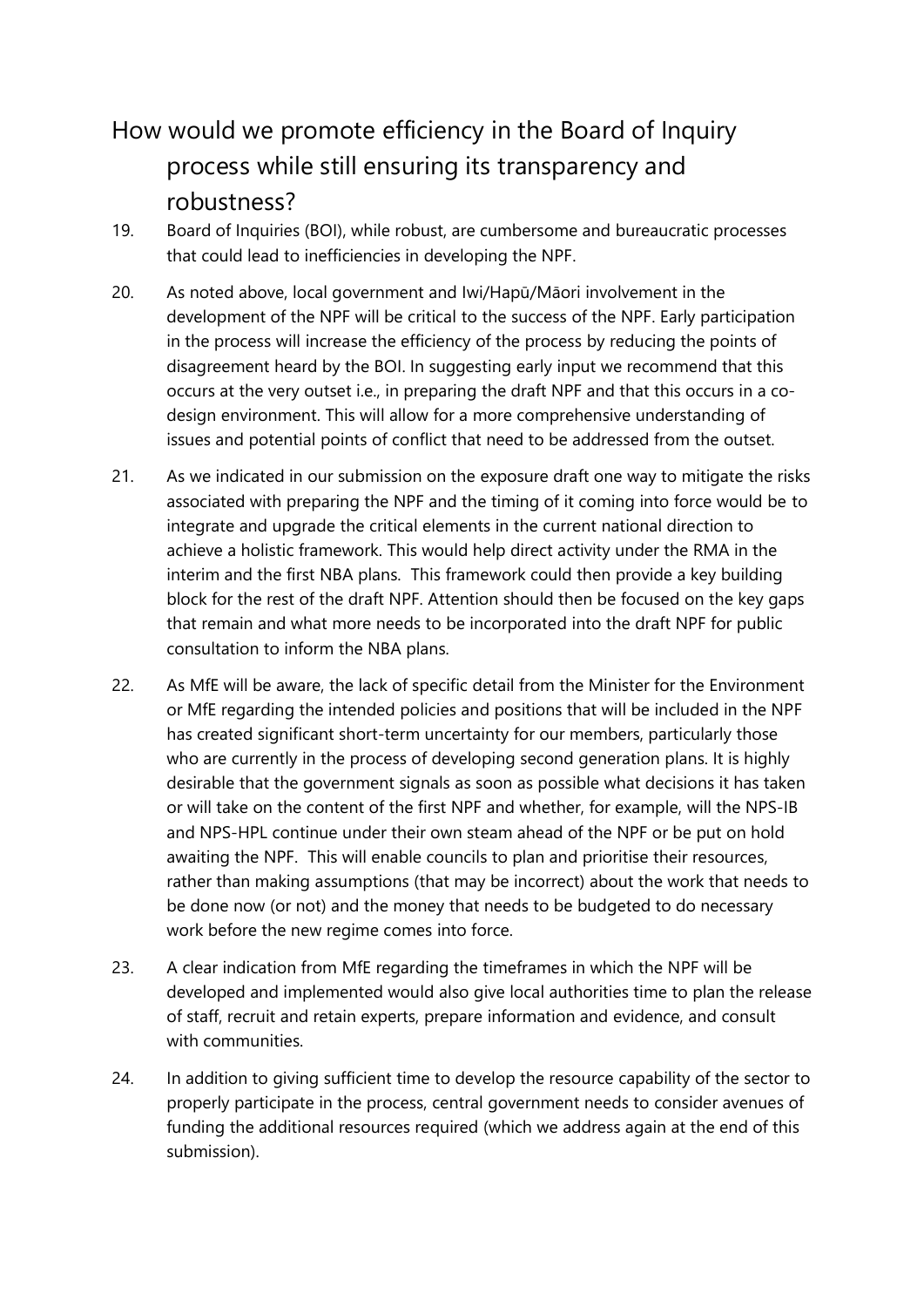- 25. An option to streamline the process would be to establish a working group with representatives of local authorities and Iwi/Hapū/Māori, who could sit alongside Ministry researchers and practitioners. The purpose of this working group could be to provide the advice and work in partnership with the Minister(s) and officials responsible for the drafting of the NPF. This group could test ideas and real-life scenarios during the development of the NPF openly and transparently with sector groups, communities and Māori. This same group could potentially assist the BOI once the proposed NPF is released.
- 26. This would ensure that the NPF is practical and implementable. If sufficient time is given to develop capacity and engage, local authorities and Iwi/Hapū/Māori could be very agile and ensure efficient participation in the process.
- 27. An additional advantage of harnessing the strength of the local government and Māori would be that 'on-the-ground' practitioners would have a better understanding of the potential areas of contention and of the issues that may arise as the future as plans and strategies are developed, and consents are processed. The ability to utilise this knowledge and expertise would add to the efficiency and robustness of the process.
- 28. However, care needs to be taken in selecting this group of people and the operation of the group. Wide sharing of information, reasonable periods for feedback and good, open communication will be required throughout the process.
- 29. We also stress that great care should be taken in drafting the NPF to reduce legal arguments around its interpretation, which will only lead to delays, unnecessary costs and frustration in the future.
- 30. It is as yet unclear, how the NPF and the NBEA and SPA will integrate with the emissions budgets and National Climate Change Risk Assessments prepared under the Climate Change Response Act 2002. Further work will be required to ensure that the environmental limits align with the guidance set out in these documents.
- 31. Minor changes and updates to the NPF could be made by the Minister for the Environment rather than a full Board of Inquiry process to make the process more efficient.

# How often should the NPF be reviewed, bearing in mind the relationships between the NPF, regional spatial strategies and Natural and Built Environments Act plans?

32. We support the proposal to do a full review the NPF every 9 (or 10) years as this would provide certainty and stability to the resource management system and we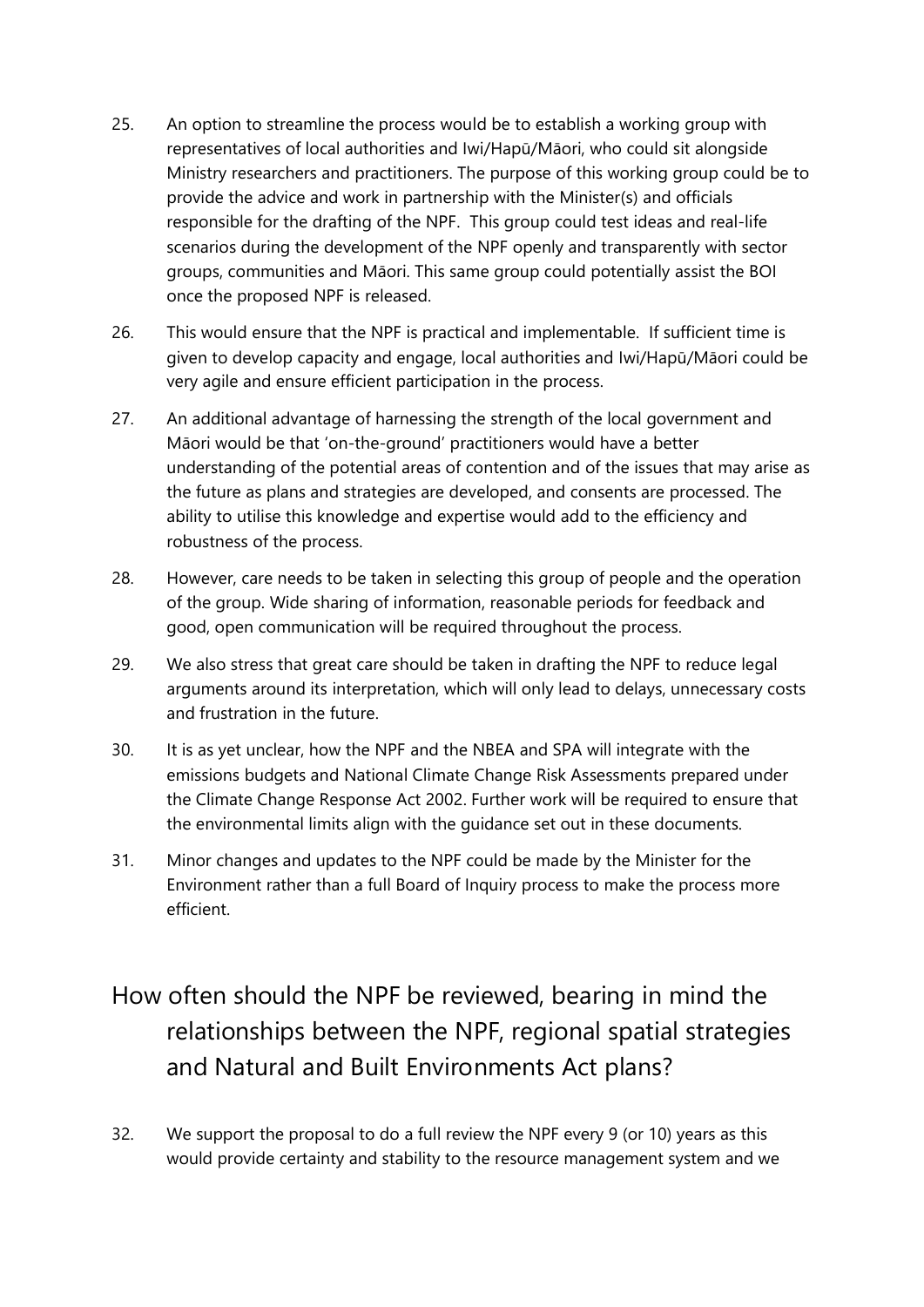note that these reviews need to occur in advance of the next cycle of RSSs and Regional NBEA plans.

33. Partial reviews, however, will be necessary within the 9-year timeframe to adequately respond to issues arising and new innovations. Care needs to be taken that there is not an endless cycle of change that destabilises or undermines imbedding strategic directions.

#### **Regional spatial strategies**

- To what degree should regional spatial strategies (RSSs) and implementation agreements drive resource management change and commit partners to deliver investment?
- 34. Regional Spatial Strategies and implementation agreements are pivotal to the successful delivery of investment in the new system. They are more than just a map. While they can't control everything, they provide a clear signal to markets and increase certainty. They will provide the platform for co-ordinated, efficient and consistent investment in public infrastructure and future development and provide opportunities for central and local government partnerships with Māori, business, and others for collective benefit.
- 35. If there is a lack of buy-in for the strategy, communities and their elected representatives may be more reticent in allocating the appropriate funding and resource to deliver on objectives of that strategy. The same is true for other partners, including central government. Therefore, we recommend that both RSSs and supporting implementation plans should be formally adopted / agreed to by all authorities involved in their development.
- 36. Without clear capital investment up front the desired objectives of the strategy are unlikely to be achieved. Enforceable financial and legal commitments need to be included in the implementation agreements to ensure they are effective. Public investment in these agreements will need to go through statutory processes for funds to be allocated. Taituarā proposes that in addition to the RSSs being adopted by local authorities (and funds being allocated through Long Term Plans), that a Government representative with the delegated authority be included in the development of the RSS to ensure central government funding can be allocated through the budgetary process.
- 37. Finally, it is important that a flexible or staged approach is taken to the implementation agreements. Significant infrastructure projects and developments tend to either result in overspend or underspend. This is largely due to two main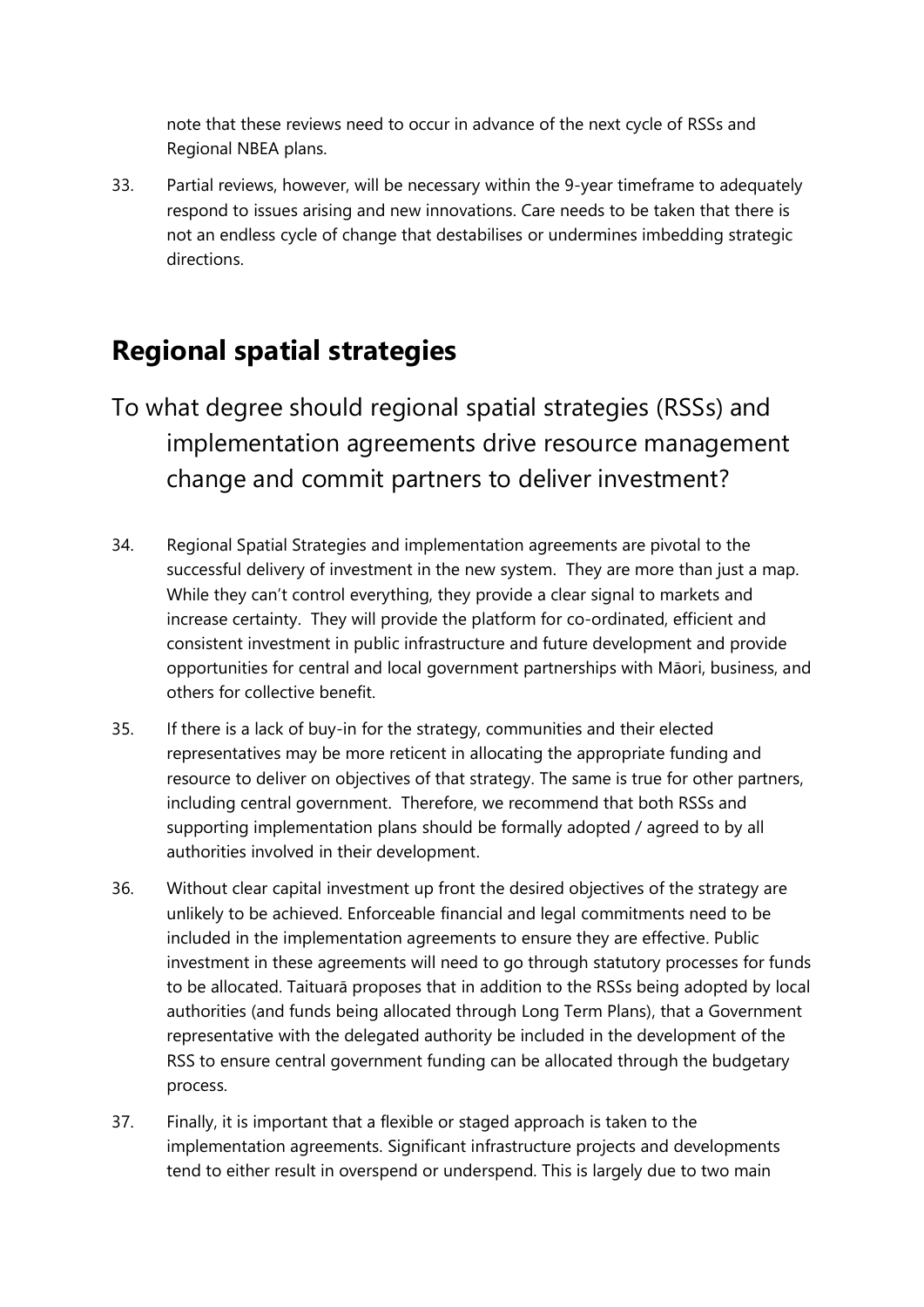factors: changing economic and social factors and the difficulty in accurately costing a project which is set to be delivered over the next decade. Implementation agreements should therefore include expenditure to develop detailed business cases and an assurance that, if practical, the estimated cost identified in the detailed business case will be funded.

38. Taituarā recommend that the cycle of planning and investment and key decision points are mapped out across the central and local government system to inform future decisions on the timing of reviews for the NPF, NBEA and RSSs and integration council and central government budget cycles. The map should also consider where there are significant capability and capacity constraints are that need to be factored into to any review process.

#### How can appropriate local issues be included in RSSs?

- 39. Taituarā supports the use of spatial planning as an excellent tool to articulate a longterm vision and objectives and identify and address key challenges, achieve better integration between national, regional and local priorities, and across neighbouring geographies. They can send clear signals and provide a degree certainty about where the opportunities are and where they are not.
- 40. We understand that the Government has made decision in principle to move to a regional planning model. While this level of spatial planning could improve system efficiency and effectiveness by reducing complexity, there is clear need to also provide for local issues and retain local democratic input.
- 41. There is local variability, and a diversity of interests, issues and aspirations held by different communities of interest within the current regional boundaries. Of particular concern is the differences in the challenges faced by Tier 1 growth areas and rural areas within the same region. There are also sizeable portions of districts that are managed to protect biodiversity in the national interest, which affect development opportunities. As such, it will be crucial to the success of the RSS (and regional plans) that local issues and aspirations are addressed through appropriate mechanisms to ensure equitable outcomes are achieved.
- 42. Taituarā supports the use of existing community led, council enabled placemaking documents and existing local spatial plans and strategies to identify and incorporate local issues in RSSs. For example, Waikato Regional Council, Hamilton City Council and Waipā District Council have developed The Future Proof Strategy. A significant amount of time and resource went into developing this plan. Not only would it be a sunk cost if this work was disregarded in the development of the Waikato RSS but there is also an opportunity to gain insights into the practical challenges and solutions discovered in the development of the plan.
- Alongside the technical expertise required to develop a plan grounded in evidence there was a significant undertaking to negotiate competing interests across the authorities and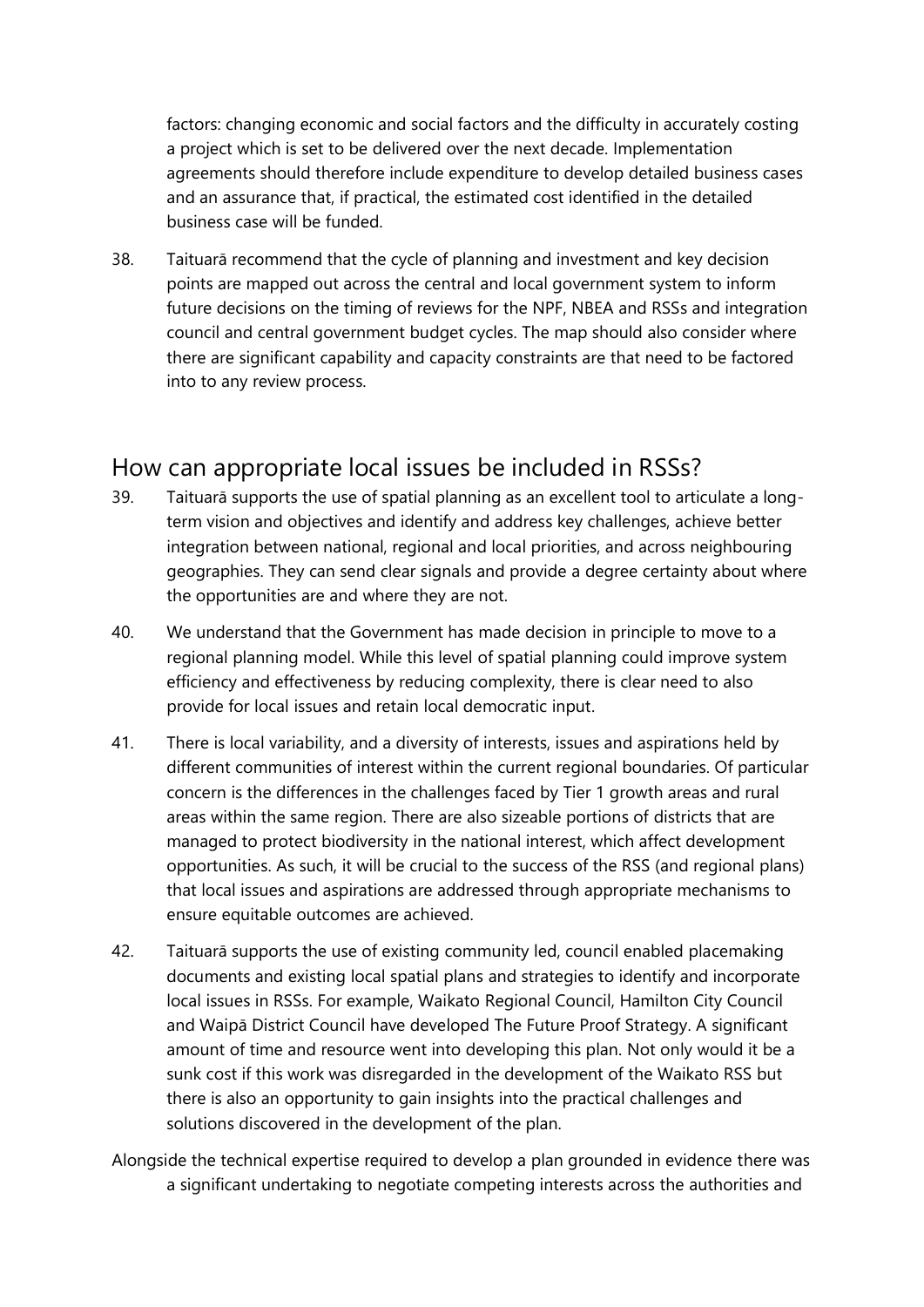Iwi involved in the development of the Future Proof Strategy. The relationship management insights gained during this process would be particularly relevant for the implementation of the current reforms. We would encourage the Government to work with those that have developed a spatial plan in collaboration with others to better understand the potential issues and solutions that could arise in the development of RSSs.

- 43. Taituarā believes the key aspect of the process by which local issues can be identified and included in RSSs is engagement and participation. It will be important that local government representatives and Iwi/Hapū/Māori are represented on RSS Joint Committees. The importance of their presence on these committees is discussed below (in the section on joint committees). Furthermore, to reflect the diversity of views and identify a variety of issues it will be important that local communities have ample opportunity to participate in the submissions and hearings phases of RSS development.
- 44. We support the recent 'Enabling Local Voice' proposals from the Steering Group as a potential mechanism to ensure local democratic input, accountability and legitimacy during the regional spatial strategy and plan-making processes. We appreciate that the proposal is currently being tested with the local government sector and that there are further conversations that need to be had and feedback received from the sector and from Māori (Iwi, Hapū, Māori land owners, authorities and representative bodies, and PSGEs).
- 45. We expect that this engagement and feedback process will lead to further refinement of the proposal and consequential work. That said, we think that, within the constraints of the proposed system, that the local voice work is heading in the right direction and could be great fit for the future, the bones of which are with us now.
- 46. There are already significant reforms happening in health, education, three waters, civil defence and emergency management, social services, and the future for local government review that will impact on the resource management system, communities, local government, infrastructure provision, housing, and community resilience. We see real potential for joined up community led statements of aspiration, objectives and plans that can feed into multiple structures and decisionmaking processes. As such the local voice work provides hooks and does not foreclose options that may emerge under the Future for Local Government Review and may prove to be a suitable vehicle to address some of the concerns that have arisen in the 3 Waters reform. With refinement, this approach could accelerate better integration across the wider system for the improvement of community wellbeing, equity, the environment and the honouring of Te Tiriti.
- 47. We would like to emphasise that both the regional NBA plans and RSSs should be developed using both bottom-up and top-down mechanisms.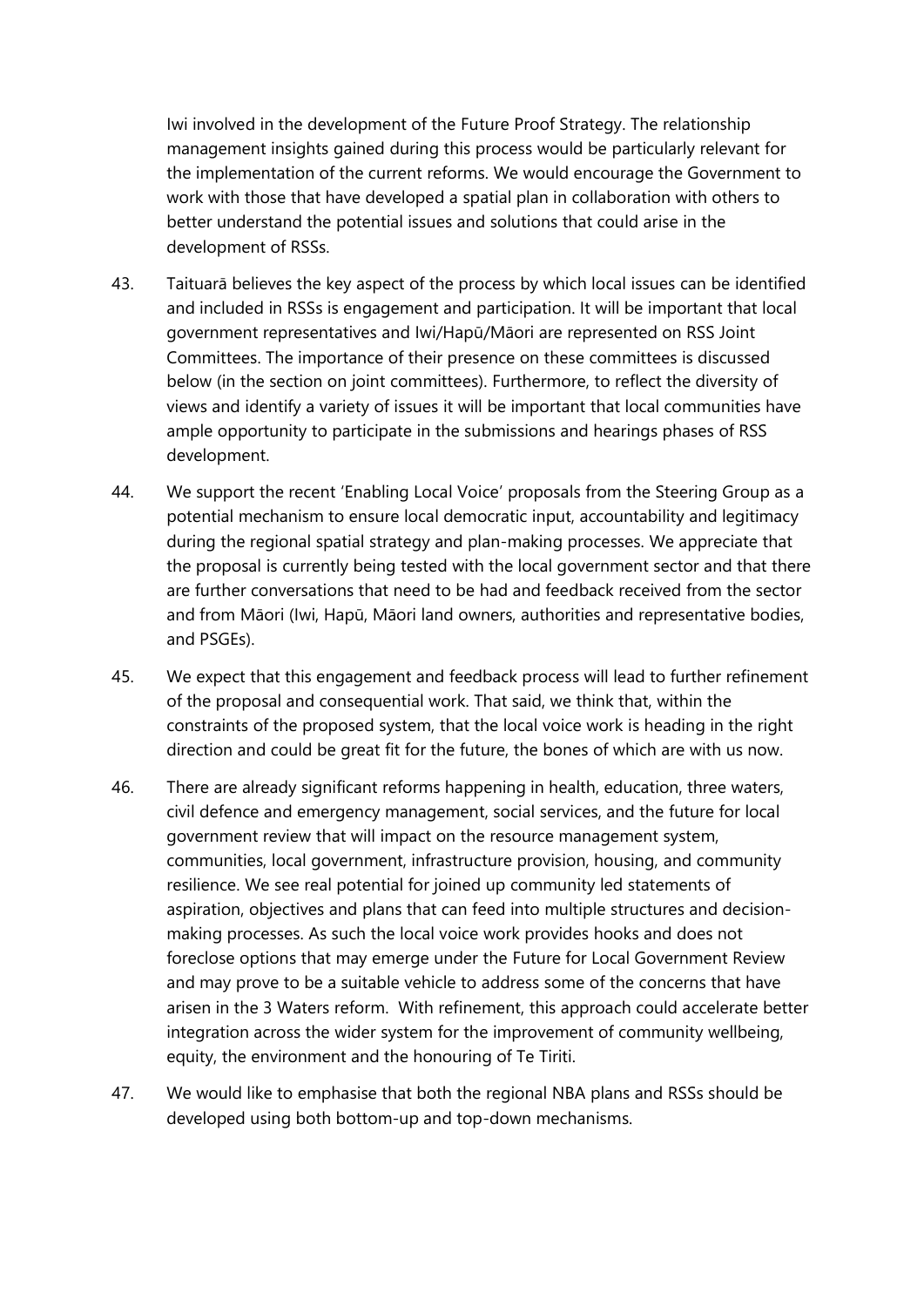#### With regional and unitary council boundaries proposed for RSSs, how should cross-boundary issues be addressed?

- 48. Cross boundary issues can be resolved through dialogue. Lessons can be learnt from the spatial strategies that have been developed already. The recent Wellington Growth Framework, which included Horowhenua governance representation and staff and technical advice (Executive Review Group and Project Steering Group) and included the Horowhenua district in the development of the strategy. This inclusion acknowledged the interconnectedness of the Kapiti and the Horowhenua communities, economies, infrastructure, environment, and Iwi/Hapū rohe and whakapapa connections.
- 49. If the local voice proposal or a variation of it is accepted as part of the process to develop NBA plans and RSSs, then this provides an early opportunity to share the aspirations and desired outcomes, including IHEMPs from neighbouring or "cross boundary" Iwi/Hapū and communities in the adjacent region. It also provides for national direction in the form of a National Spatial Strategy and a clear articulation of national direction, policy and investment.
- 50. Taituarā recommend that Committee sub-groups can be created to engage early with and work through matters with neighbours on cross boundary issues. The respective secretariats would also be expected to engage with each other, including the government officials providing input into both the work of the secretariats and at the committee level.
- 51. The system should provide for joint hearings on joint issues if required.
- 52. That all being said, it does highlight the point that while predicating the reform on the current regional and unitary council boundaries appears at first glance to be administratively easy and efficient, it does create issues that may be more complex to work through than is strictly necessary. Further exposition on this issue is located in the answer to the following question.

# **NBA plans**

- Do you agree with the Randerson Panel's recommendation to have one combined Natural and Built Environments Act (NBA) plan per region?
- 53. In summary, given the in-principle decisions that have already occurred, Taituarā would support the introduction of one combined NBA plan for a region if the legislation includes the ability for regions to create sub-regional plans or overlays and local voice and local democratic input is retained (questions the consultation poses separately). A clear process to ensure these are incorporated into the regional NBA plan is required. In addition, the process for preparing these plans will significantly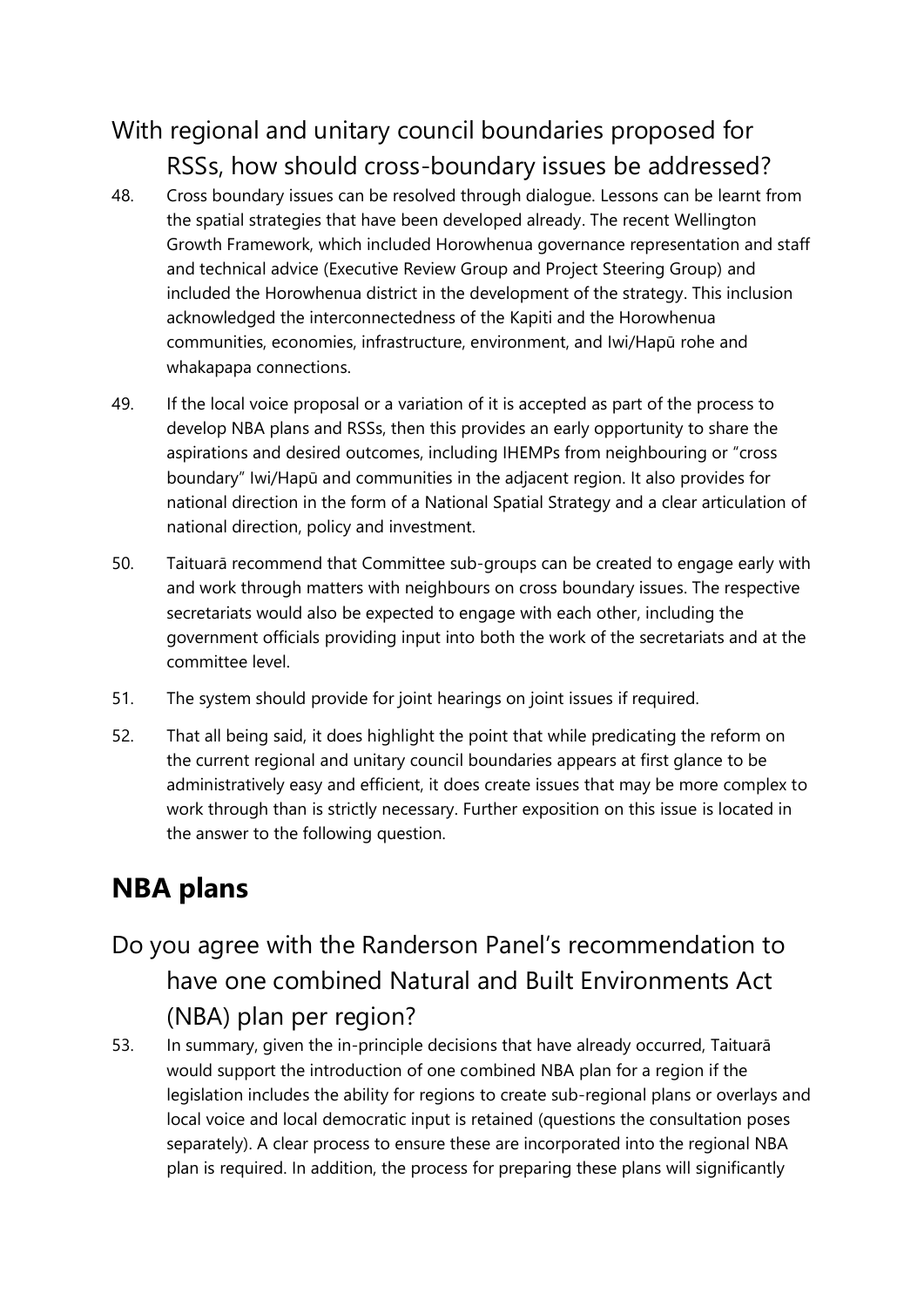reshape the role, functions and form of local government in the future. This needs to be carefully worked through, particularly considering the other reviews and reforms already occurring. There also needs to be significant support for the reform, the transition and the culture change that needs to occur to achieve an outcomes based planning system that gives effect to Te Tiriti.

- 54. While the introduction of 14-16 NBA plans would likely provide more consistency and certainty in the planning decisions made throughout the regions, we remain concerned that this will significantly curtail opportunities for local input into plan making and introduce unnecessary complexity.
- 55. As we said in our submission on the exposure draft, what a community looks and feels like is highly localised, something to be determined by local people and local issues need to be resolved locally. We reiterate our concerns about the likelihood of communities engaging with regional scale processes and bodies. The retention of local voice in the process will be paramount to ensuring positive outcomes for the natural and built environment occurs and for the efficacy of the purportedly more efficient regional planning functions.
- 56. The introduction of regional NBA plans needs to consider the community severance that may occur through imposing arbitrary boundaries which do not align with established communities of interest. Regional boundary lines were established to conform with water catchments rather than regional identity. While these boundaries may be useful in the management of water resources, they may be unhelpful when considering growth approaches, place-making and Iwi/Hapū/Māori involvement.
- 57. Furthermore, adopting regional council boundaries may not be as simple an option as it seems. For example, arrangements for Taupō District Council will need to be worked through, given that the district is split between four different regions (Waikato, Bay of Plenty, Hawke's Bay and Manawatū-Whanganui). Although most of the district's land area sits within the Waikato Region, the people of the Taupō District associate with various communities of interest and regional groupings (particularly depending on context). Further work will need to be done with Taupō District Council to come up with a solution that doesn't end up being more complex than the current plan making process.
- 58. There are also significant implications for the current local government workforce and for many councils. The arrangements to support the Joint Committees and plan making processes (such as staffing / supporting the secretariats) are not yet clear and will impact on the ability of councils to perform their current roles, manage transition and prepare for the new functions that are envisaged.
- 59. It's not yet entirely clear to us how work on the reform of the resource management system is integrating with work on the reform of three waters services. Work should be done to consider how any regional boundaries used for NBA plan making and the multi-regional boundaries adopted for the proposed new Three Waters Services Entities will integrate.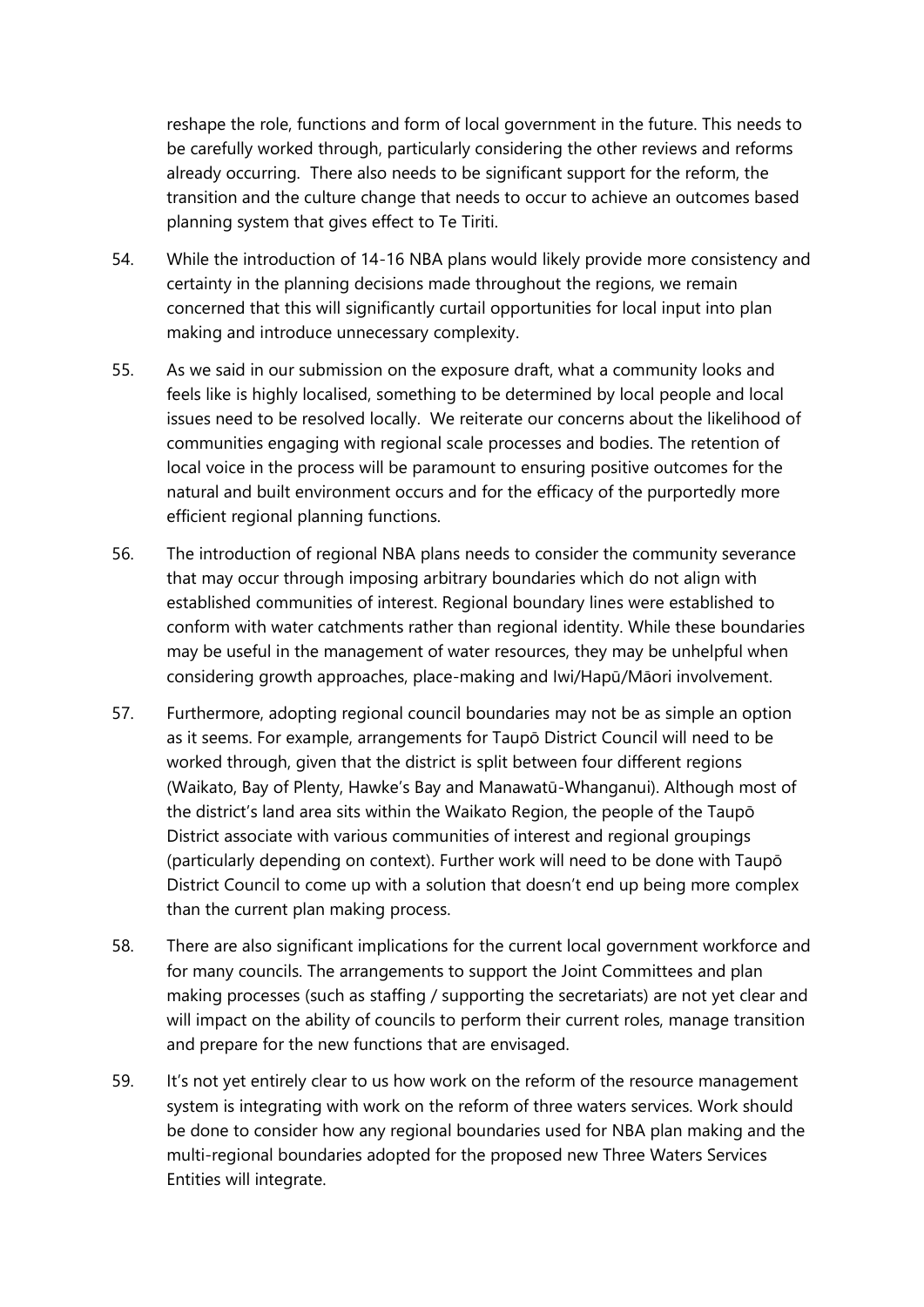- 60. In addition, the proposed system needs to be adaptable to any proposed changes under the Future for Local Government review.
- 61. The local voice proposal offers a pathway forward within the constraints of the future system as it is currently proposed.
- 62. We encourage the Government to continue to work with local government to address the complex issues and options that exist, and to ensure planning is able to occur at the appropriate scale.

#### Would there be merit in enabling sub-regional NBA plans that would be incorporated into an NBA plan?

- 63. While a lot depends on the eventual content and scope of NBA plans, Taituarā sees merit in enabling sub-regional NBA plans.
- 64. As this submission notes, creating new regional plan making functions and regionalised rules has the potential to undermine the ability of local communities to influence and make decisions about the place they live, how local issues are resolved, and their aspirations and needs are met. Enabling sub-regional NBA plans would provide a mechanism for addressing local issues, aspirations and objectives. For example, allowing sub-regional NBA plans would accommodate the need for Tier 1 authorities to resolve significant urban growth challenges, without these challenges being diluted by a focus on wider, regional issues or imposing potentially inappropriate rules on predominantly rural communities.
- 65. The same is true for addressing the issues and objectives for predominantly rural areas, who don't face the same scale of urban growth pressure, and for communities that have a sizeable proportion of their district "locked up in environmental protection" where more flexible development options may be appropriate for the non-protected areas.
- 66. Although the incorporation of sub-regional plans into regional NBAs would likely increase the complexity, variability, and resources required to get a plan approved there may be ways in which to mitigate these undesirable outcomes.
- 67. Firstly, clearly defining the scope and structure of sub-regional plans (or statements of outcomes if the local voice work is picked up) in legislation would reduce unnecessary variability of these plans. Secondly, clear processes and guidance would be needed to allow for easy integration of sub-regional NBA plans into regional NBA plans. This should include ways in which to resolve conflicts between sub-regional NBA plans, guidance for the strict implementation of national planning standards, and clearly outlined roles and responsibilities.
- 68. Finally, consistency between NBA plans and sub-regional NBA plans could be dependent on the level of collaboration achieved through the development process.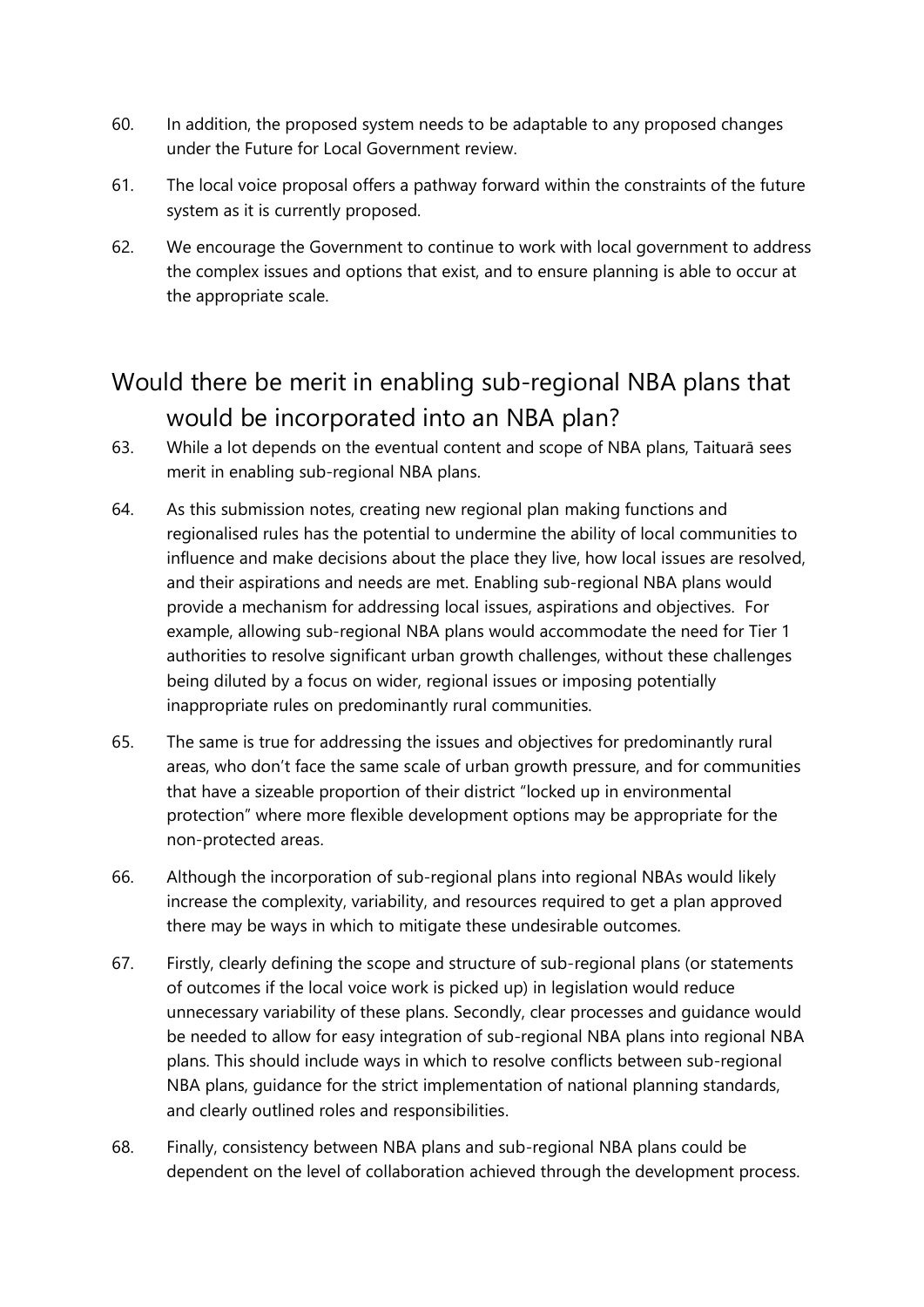Clear direction and guidance to facilitate collaboration and partnership throughout the NBA plan making process will be key to whether the desired outcomes of this reform are achieved. This collaboration should not be limited to within regions, and as previously mentioned we would also encourage the Government to consider enabling planning to happen at an inter-regional level.

69. In preparing the necessary direction and guidance we reiterate that this should be developed with local government and Iwi/Hapū/Māori.

# What should the role of local authorities and their communities be to support local place-making and understanding of local issues in NBA plans?

- 70. Local authorities and their communities should play a critical role in the development of NBA plans. Local communities are best placed to not only understand the issues they are facing but also to hold knowledge of what solutions are practical to implement in their communities. The relationship between communities, their cultural landscape, the natural environment and built environment is key to developing vibrant liveable towns and cities.
- 71. Taituarā supports local authorities working in partnership with Iwi/Hapū/Māori to develop NBA plans, both at the Joint Committee level (decision making) and in the preparation of the building blocks to form the plan. In addition to this, local authorities and Iwi/Hapū/Māori should be involved in determining how NBA plans will be implemented on the ground and have the right to make submissions on the draft plan.
- 72. We recommend that draft NBA plans and RSSs are provided to local authorities covered by them for a time-bound period of consideration and feedback, prior to notification. This would enable local authorities to sense-check whether the plans appropriately reflect local aspirations, priorities and concerns particularly if they are not represented on the Joint Committee. While we come to this later, we consider it imperative that every local authority has a representative on the joint committee and that the member is an elected member, accountable to their communities.
- 73. Councils know from experience that people tend to get concerned when something happens next door, or in their neighbourhood, but typically have little understanding that the rules dictating these things need to be influenced at the district or regional planning level. The amount of participation and engagement that occurs early in the process and how accessible the (draft and final) policy or planning documents are, will influence people's willingness to participate and their support or otherwise for the final product, the outcomes it achieves, and whether the system produces a more certain and less litigious environment.
- 74. There will therefore be a need for extensive community engagement, participation, education and consultation throughout the process. A key issue to resolve is what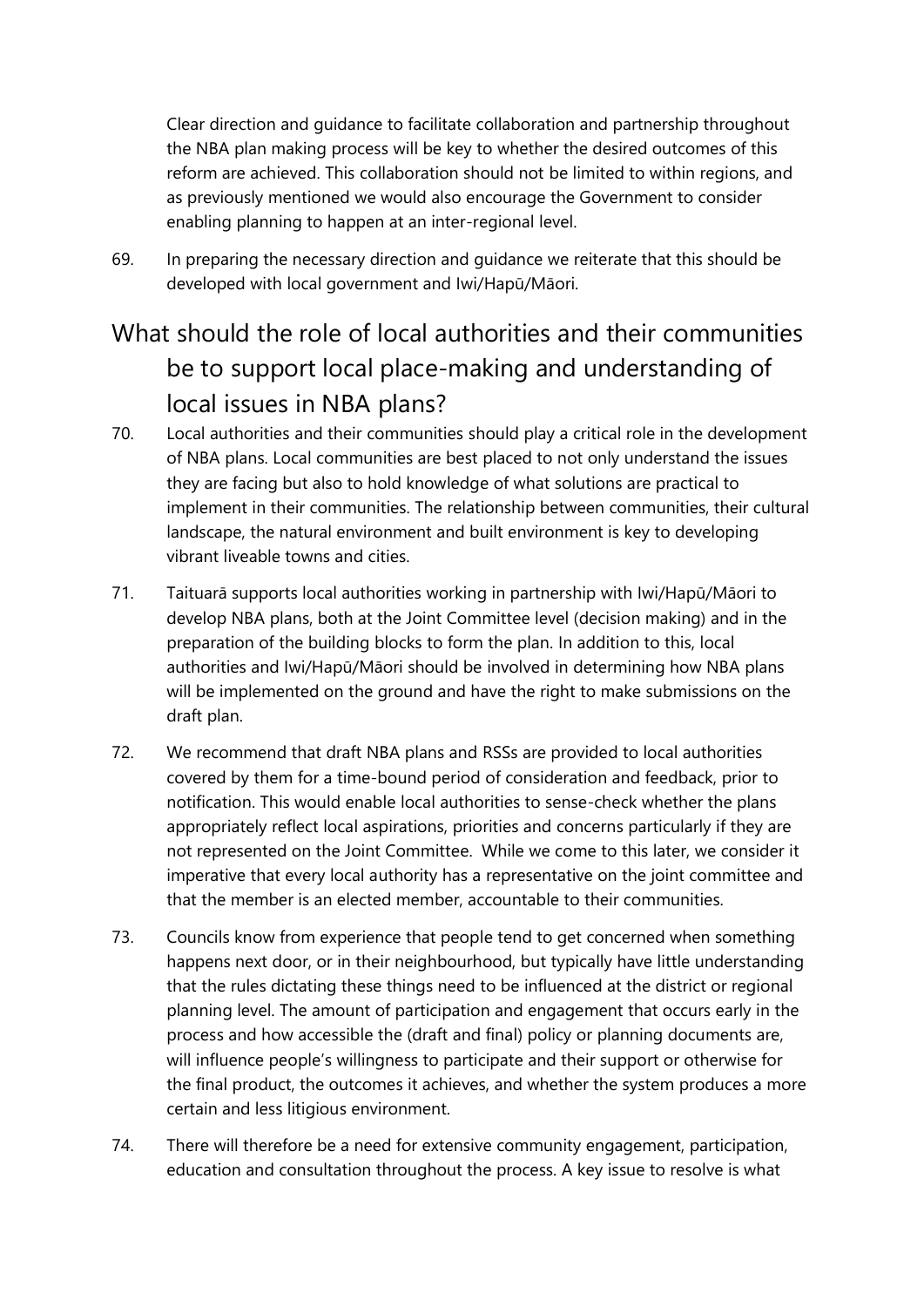roles and functions constituent local authorities play. There is a role for local authorities in effectively engaging with communities and communicating local issues and aspirations of those communities in the development phases. There also is a role for local authorities when the draft plan is developed to engage with communities on what the plan aims to achieve, how it intends to achieve it, what this means in practical terms for communities and how they (communities) can have their views heard, including though local authority submissions on the draft plan.

- 75. The above statements are however complicated by the lack of certainty within the proposals about who sits on the joint committees, who will have what responsibilities in the new system, including supporting the development of the plans and how the process is funded.
- 76. Taituarā envisages that the local authority role ascribed above would need to be a shared role with Iwi/Hapū/Māori under a resource management system that gives effect to Te Tiriti, although this too is unclear.

#### Will the proposed plan-making process be more efficient and effectively deliver planning outcomes?

- 77. The proposal to shift from over 100 planning documents to 14 16 regional NBA plans and regional committees is not an insignificant undertaking.
- 78. The complexity of developing new NBA plans that will take account of multiple (and potentially competing) regional and local interests should not be under-estimated. There is significant local variation within regions themselves – think only of the differences between areas like Christchurch and Timaru; Queenstown, Clutha and Dunedin; Tauranga and Ōpōtiki; Wellington and South Wairarapa, and their communities. These differences are wide-ranging, covering a breadth of factors including (but not limited to) socio-economic conditions; urban vs rural communities; different land uses; variation in population sizes; high growth vs stagnant communities; and varying levels of political power and influence.
- 79. The need for NBA plans to adequately provide for local solutions to local issues (as well as addressing regional and national matters) may mean that the process is less efficient than the Government anticipates, and plans may be less effective in achieving outcomes, be larger, and more difficult to navigate.
- 80. Whether the process is more efficient and effective depends to a large extent on the system providing clear national direction and guidance for regional and local decision-making, early local input, decision-making structures and processes that are perceived to be legitimate, clear and reasonable timeframes for each stage, and feedback loops that encourage the early resolution of issues and avoid unnecessary litigation. We reiterate the need for central government, local government and Iwi/Hapū/Māori to co-design as much of the system and plan making process together to get the balance right.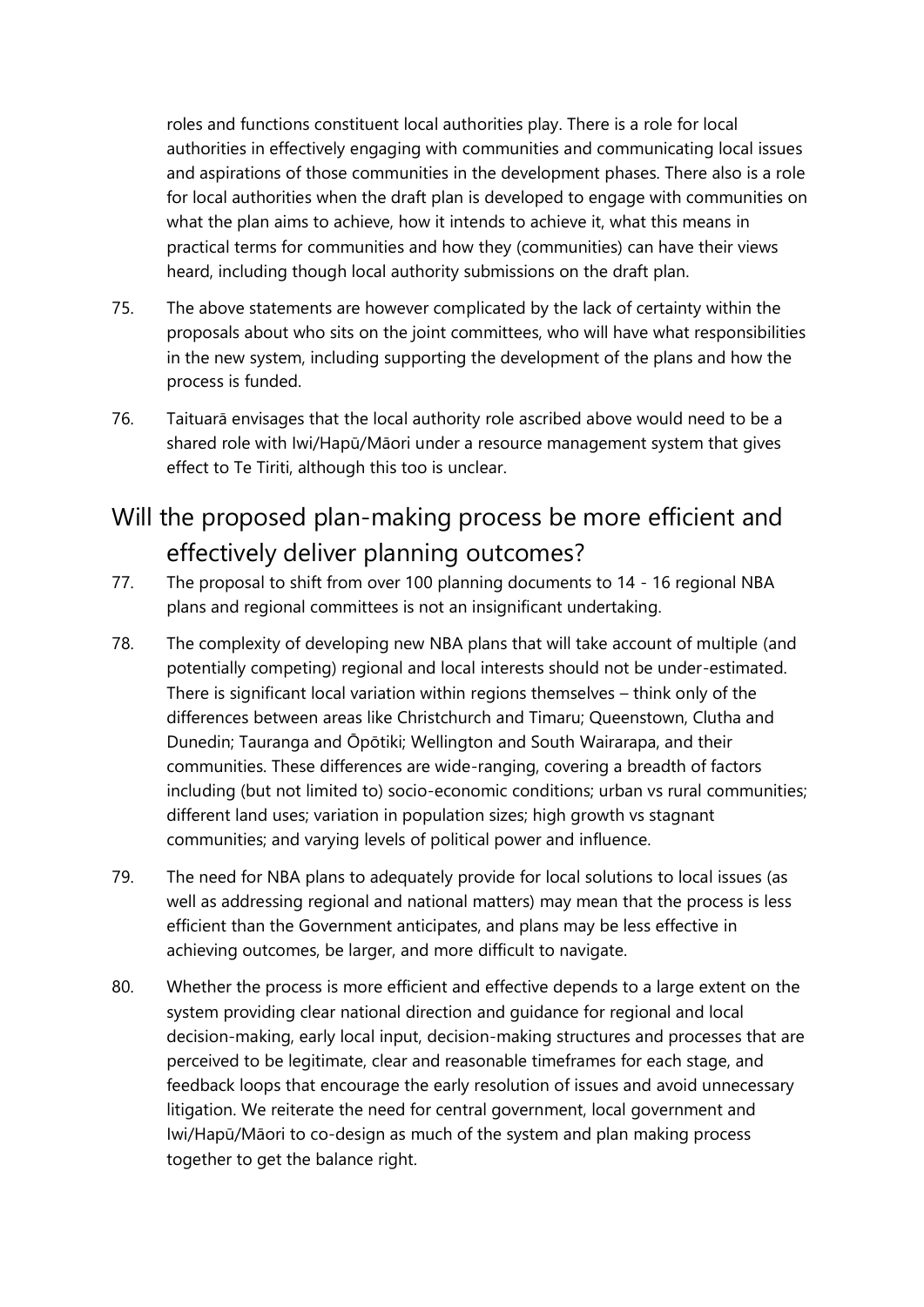81. The first iteration will be messy and that is why we have recommended a staged implementation with a model region piloting the approach. This will enable lessons to be learnt and changes to be made.

# **RSS and NBA joint committees**

- How could a joint committee model balance effective representation with efficiency of processes and decisionmaking?
- 82. It remains to be seen whether the planning committee approach will result in more agile and efficient plan making. We envisage that plan and strategy making by the joint committee(s) will be complex and time consuming. This will be particularly so if relationships between members of planning committees are not strong and/or if there are concerns that the model chosen does not reflect "effective representation" and give effect to Te Tiriti.
- 83. While a consistent approach to plan and strategy making will help to achieve certainty and consistency, the approach to representation needs to be flexible enough to take account of local variation and circumstances. However, the legislation should articulate the Government's minimum expectations as to what constitutes effective representation in a Te Tiriti context.
- 84. Taituarā is firmly of the view that the role of the committees is empower communities and Māori to influence regional priorities, ensure they are part of decision making and their priorities are reflected within the constraints of national direction. Committees are guardians or stewards of the plan making process, as well as ensuring competing priorities are reconciled within key national constraints.
- 85. The Government seems to view a significant reduction in local democratic input into resource management planning and decision making as a necessary cost to achieving better system efficiency. We disagree.
- 86. Taituarā has consistently maintained that local government representatives on planning committees must be elected members. Elected members are accountable to the communities that elect them, and so should be responsible for making decisions about use and development of the environment that are likely to involve weighing competing interests and making values-based judgements. The role of an elected member is to listen to communities and make policy decisions based on professional advice and community aspirations and needs.
- 87. We are not convinced that it is appropriate for local government officers, who are unaccountable to their communities, to be responsible for making such decisions. Putting officers on planning committees would fundamentally undermine their role to provide technical and professional advice. Having staff responsible for making decisions that will significantly impinge on private property rights or on collective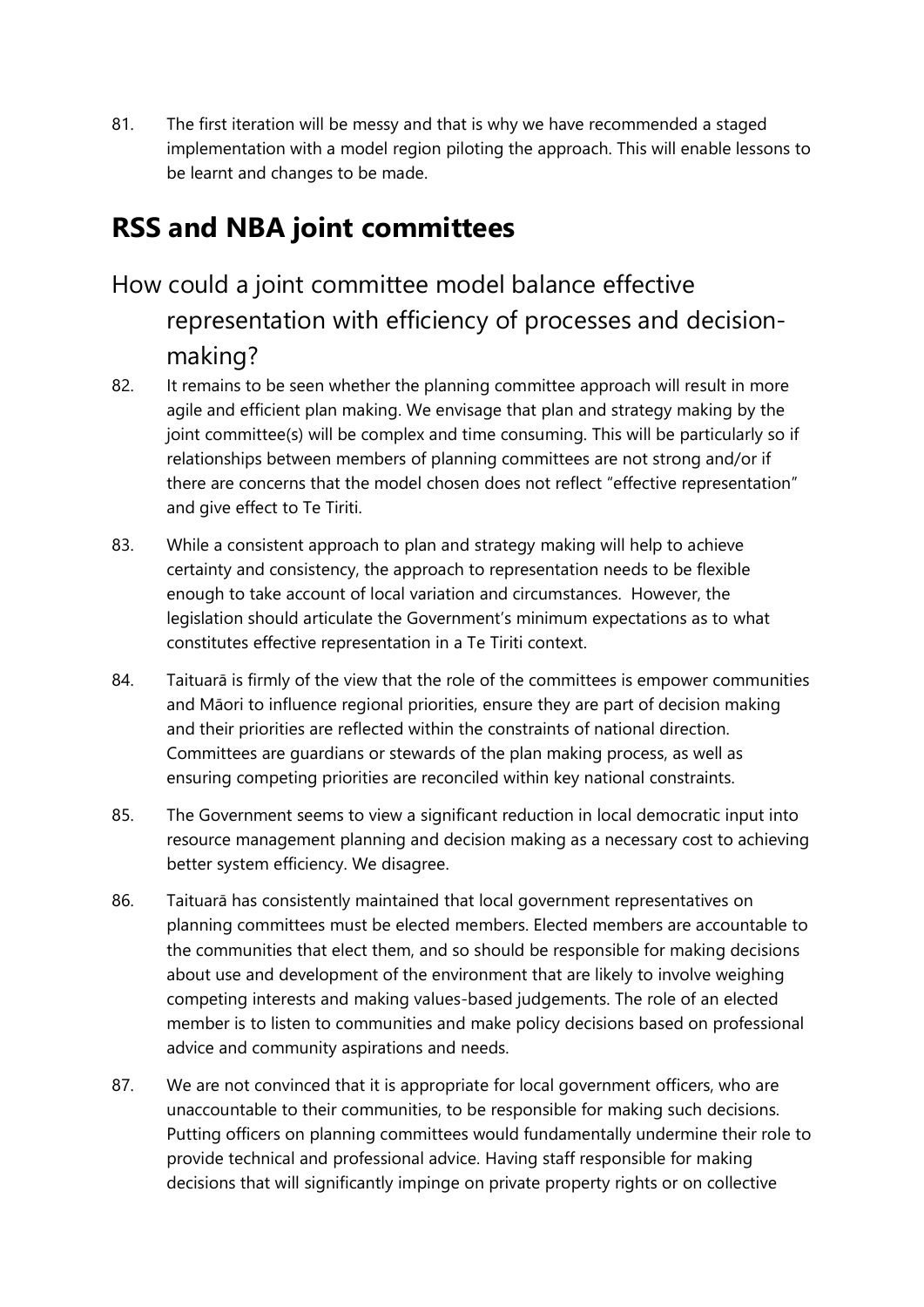rights is unlikely to satisfy a local authority's duty to be a good employer, particularly given the potential for significant criticism from elected members and communities if a planning committee makes a decision that is unpopular.

- 88. Council staff are well-accustomed to providing elected members with evidence-based policy and technical advice upon which to base decisions. Equally, elected members are accustomed to making decisions based on advice council staff (and members of the public) provide them with. The new system should continue this approach. This will require working through what mechanisms there are for supporting the local government representatives that are appointed to planning committees – both via the planning committee secretariat and via constituent local authorities.
- 89. We recommend that the secretariat comprises staff representing all affected local authorities, relevant central government agencies and the range of Māori rights and interests (to the extent that they wish to and are resourced to do so).
- 90. In terms of the joint committee's size and proportion, Taituarā recognises that providing for representation with a large number of members will likely reduce the efficiency of processes and decision making. This will be exacerbated by the varied and potentially competing interests and views that planning committee members may represent and which they must reconcile. We know that smaller territorial authorities are concerned that their views may be outweighed in the new process and planning committee structure by those of larger, metropolitan territorial authorities. Larger (Tier 1) local authorities, on the other hand, are concerned that they may be outnumbered on planning committees by smaller, rurally focused territorial authorities and regional councils, and worry that this may lead to a greater focus on wider regional issues and less focus on critical urban growth management. We recommend that every local authority can appoint one elected member to a regional committee, although they may choose not to, and a different number of local authority appointees may need to be considered for unitary authority regions.
- 91. We also note an expectation that committees will reflect a bicultural framework and enable arrangements that provide for Māori rights and responsibility holders to partner and participate in the system (including on committees at a ratio of 50:50). We encourage further conversations between central government, local government and Māori about this to ensure there is certainty around the process and procedures to achieve effective representation and expectations are clear.
- 92. As noted in our submission on the exposure draft, we have some doubts as to whether a regional approach will adequately address varied local concerns and needs at an appropriate level of granular detail. To manage the inefficiencies of attempting to manage and reconcile the varied interests, Taituarā recommends that a committee is made up of elected representatives and representatives of Iwi/Hapū/Māori supported by several sub-regional committees / or structures that are used as a mechanism through which aspirations can be captured and represented and local issues resolved.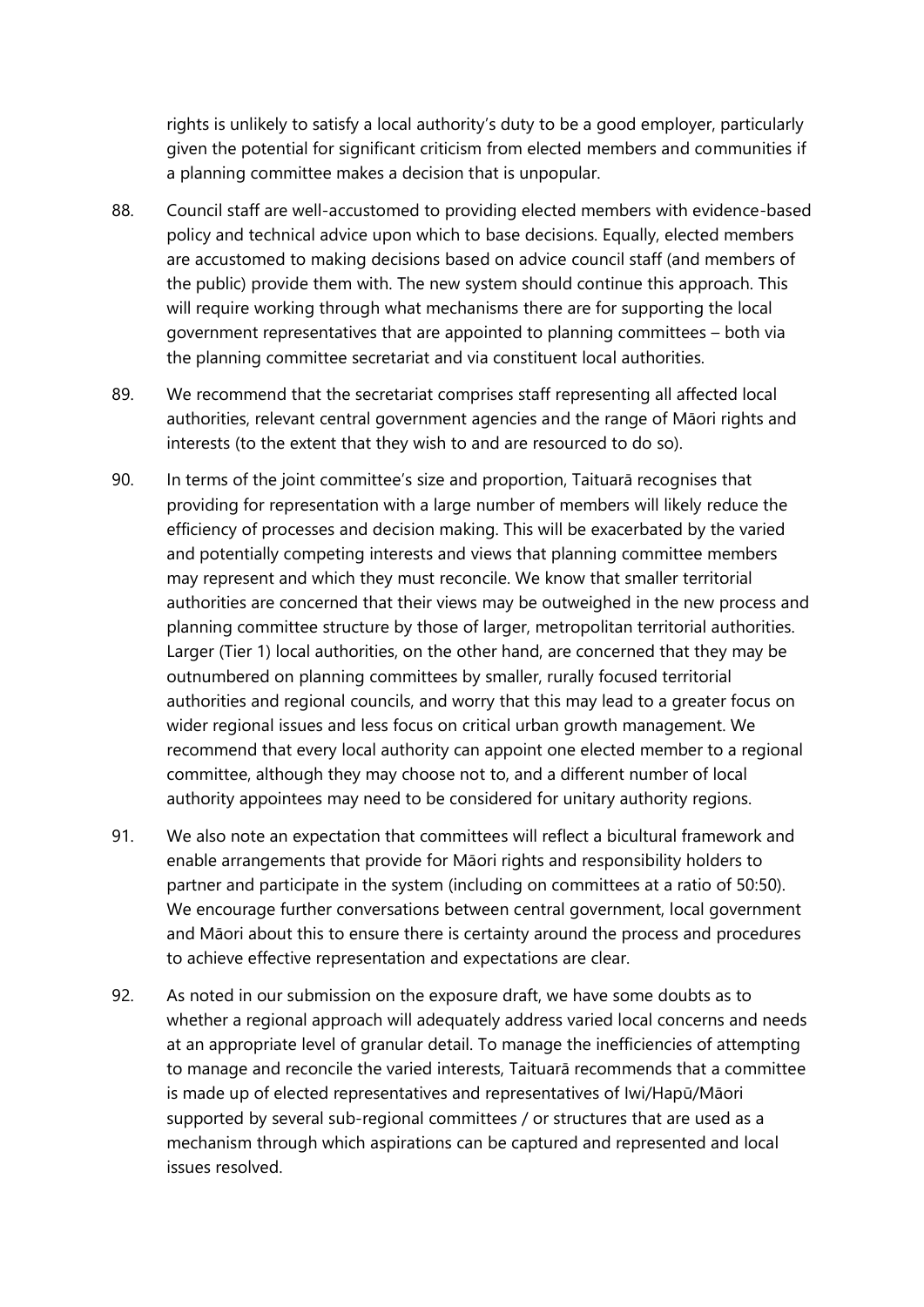- 93. More than the makeup of the committee, ensuring effective representation will be dependent on the extent of public and Iwi/Hapū/Māori participation across the process. Having opportunities for genuine and meaningful engagement with communities will be particularly important if certain districts and Iwi/Hapū/Māori groups are not represented on planning committees, given the need for NBA plans to reflect and meet the needs of the communities they're intended for. We accept that this should be balanced against the need for plan making processes that are efficient and not overly complex. To facilitate engagement in the plan making process Taituarā supports the use of sub-regional committees which reflect partnership under Te Tiriti and are required to consult and engage with the public and Iwi/Hapū/Māori.
- 94. This will require significant resource to undertake. The Government should invest in this engagement by providing funding to sub-regional committees and Iwi/Hapū/Māori to complete this important work.

#### How could a joint committee provide for local democratic input?

- 95. As discussed in the previous question, Taituarā recommends local elected representatives are given membership on the joint committee as they have the connections and mandate to represent the views of their community. In addition to this we recommend an arrangement that allows for councils to continue to provide some policy and technical input into plan making. Whilst we recognise the need for appropriate opportunities for public participation and representation there needs to be mechanisms to ensure that public views are not unreasonably outweighed by the views of technical experts. Developing an arrangement by which council officials can give advice will help to ensure that the deep technical planning expertise and community knowledge that local government has developed under the current system, and which is critical to effective resource management planning, is not lost. This specialised expertise sits across both regional and city and district councils.
- 96. While we expect there will be a role for a local authority to play in supporting their planning committee representative throughout the plan making process, the detail still needs to be worked through. The question of whether a planning committee can direct a constituent local authority to undertake work on its behalf to support the plan making process also needs to be resolved. If the committee can do this, some parameters around the types of work planning committees can request be undertaken, and guidance around reasonableness of timeframes for expecting work to be completed or meeting reasonable costs for undertaking work, would be helpful. Without such guidance we can foresee potential for unwieldy ways of working and unexpected and unmanageable pressures being added to constituent local authorities' existing workloads.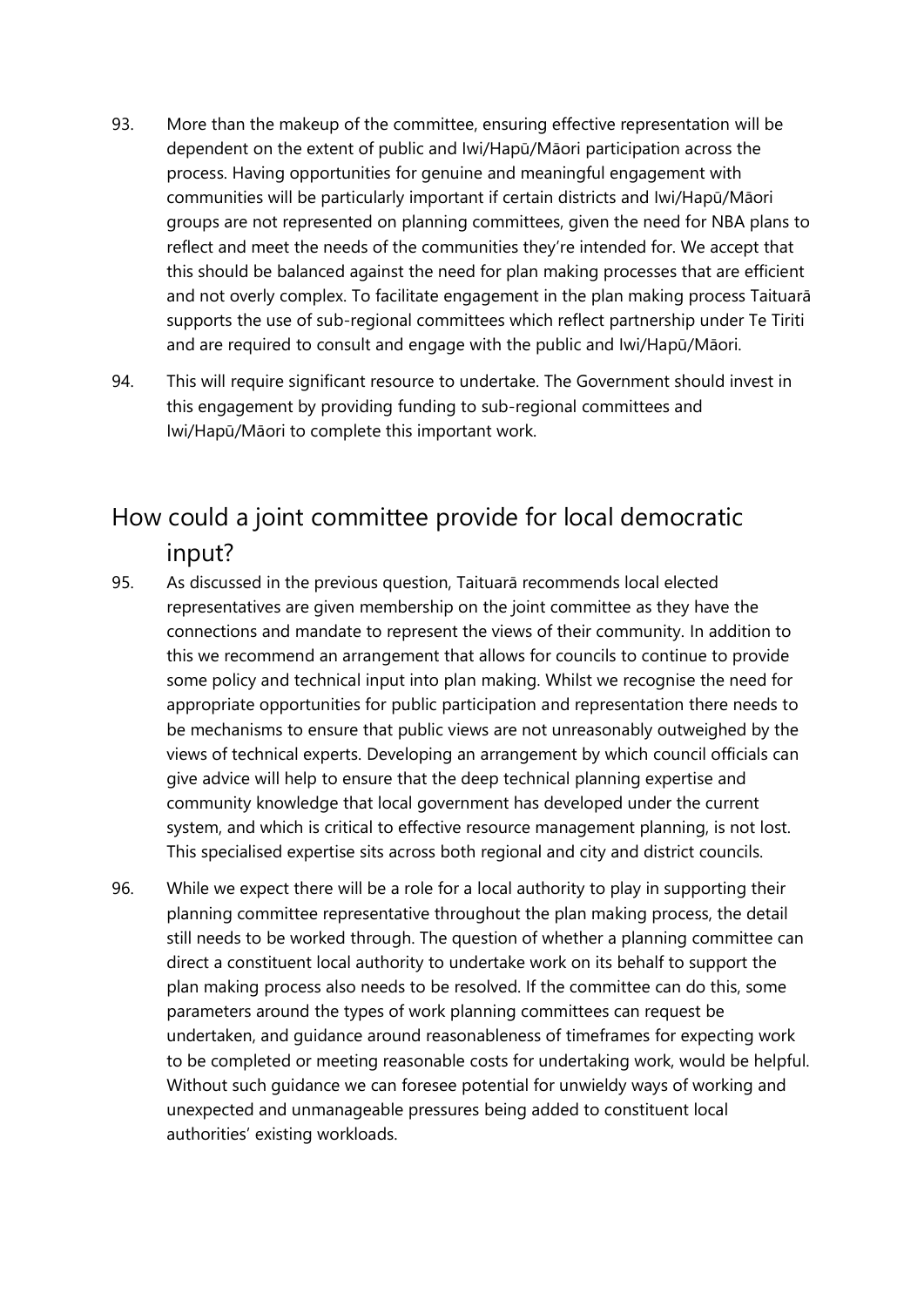- 97. What roles constituent local authorities continue to play (or not) with respect to plan making need to be worked out in detail in partnership with local government. These decisions will have significant implications for existing employment arrangements (including the potential for significant changes to existing roles, and possible redeployments, secondments or redundancies) and councils' operational budgets. The work to clarify roles and responsibilities in respect of public consultation as between planning committees and constituent local authorities should also address the scope of any engagement that happens with the public ahead of NBA plans being notified.
- 98. Just as important as input into plan making by individual local authorities is input by the communities that they represent. As we have reiterated throughout this submission provision for engagement with the public and partnership with Iwi/Hapū/Māori will be critical to achieving the desired outcomes of this reform. Therefore, a pre-condition of the successful development of RSSs and NBA plans will be extensive engagement, partnership and consultation throughout development.
- 99. While the mechanisms for public input into regional plan making are still to be determined, we have reservations around the likelihood of communities engaging with regional-scale processes and bodies. These are likely to be perceived as operating at arms-length from local circumstances and issues, and unrepresentative of the communities they are making decisions on behalf of. Local authorities and their democratically elected governors are well connected to their communities, and particularly the many and varied community-based groups that contribute to the development of a place.
- 100. Taituarā suggests that engagement and the incorporation of local input is led by local authorities. We are concerned that limiting local authority involvement in plan making may, consequently, limit the input of community-based groups, who may feel less connected to regional level processes and concerned at their ability to influence highly localised, place-based decisions through a more regional system. However, as aforementioned, local authorities will require adequate funding and support from central government to undertake this engagement programme.

#### How could a joint committee ensure adequate representation of all local authority views and interests if not all local authorities are directly represented?

101. Taituarā supports all local authorities be given the opportunity to be represented on the joint committee(s). Should a local authority choose not to participate directly they could nominate another elected member to represent them and report back to them. This is not uncommon where high workloads need to be shared.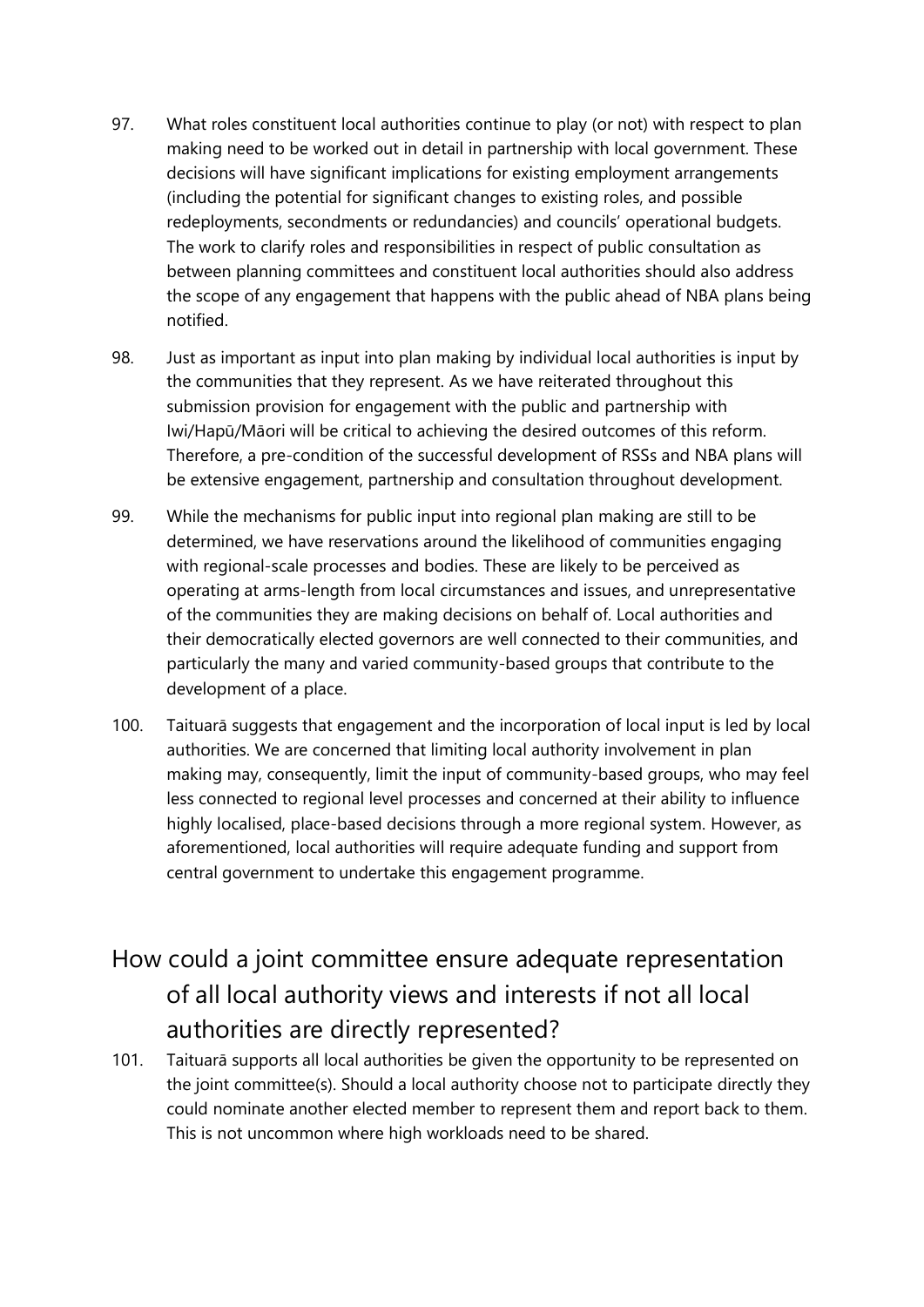- 102. It would be important to ensure that any potential barriers to involvement such as lack of resourcing and capacity – were addressed so that any local authority that wants to participate in the joint committee process could do so.
- 103. However, if a council decides not to be represented or if the Government does not allow local authorities to be represented then there must be alternative avenues for local communities to have their views represented and considered in the decisionmaking process. For example, ensuring that joint committees have the responsibility to consider that local community's aspirations, outcomes, sub-regional plans, and information etc in the plan development and through direct participation in the submissions and hearings phases of plan development.
- 104. We also support local authorities receiving draft RSS and NBA plans for a time-bound period of consideration and feedback prior to notification.
- 105. The secretariat should also provide impartial advice to all the committee members.
- Are sufficient accountabilities included in the proposed new integrated regional approach to ensure the strategies and plans can be owned and implemented by local authorities?
- 106. At this stage the answer to this question is unclear. The current plan making process is local authority led and as such is "owned and implemented" by local authorities on behalf of their communities, subject to the decisions of courts and mediation processes.
- 107. Ensuring sufficient community and Iwi/Hapū/Māori input at the outset will be critical to ensure there is accountability and ownership. By providing for effective local authority input and appropriate mechanisms for local authority feedback when developing strategies and plans, there will be some accountability. This can be beefed up by council adoption of the plan prior to formal consultation on RSSs and NBA plans (e.g before notification) if desired.
- 108. Clear direction will be required around implementation and legal obligations. This is particularly relevant for regions comprised of multiple territorial authorities and where cross boundary commitments are made. It will be important to carefully assign roles and responsibilities. Critical allocations should be made in the legislation (and if not there in the NPF) with the remainder contained in the RSSs and NBA plans. This would enable councils to transfer or consolidate functions by agreement.
- 109. Central government accountability in the new system is also critical. The strategic directions and policy statements of Government and implementation plans will need to be enduring beyond single political cycles and the investment needed to achieve the desired outcomes will need to be forthcoming. Councils have had variable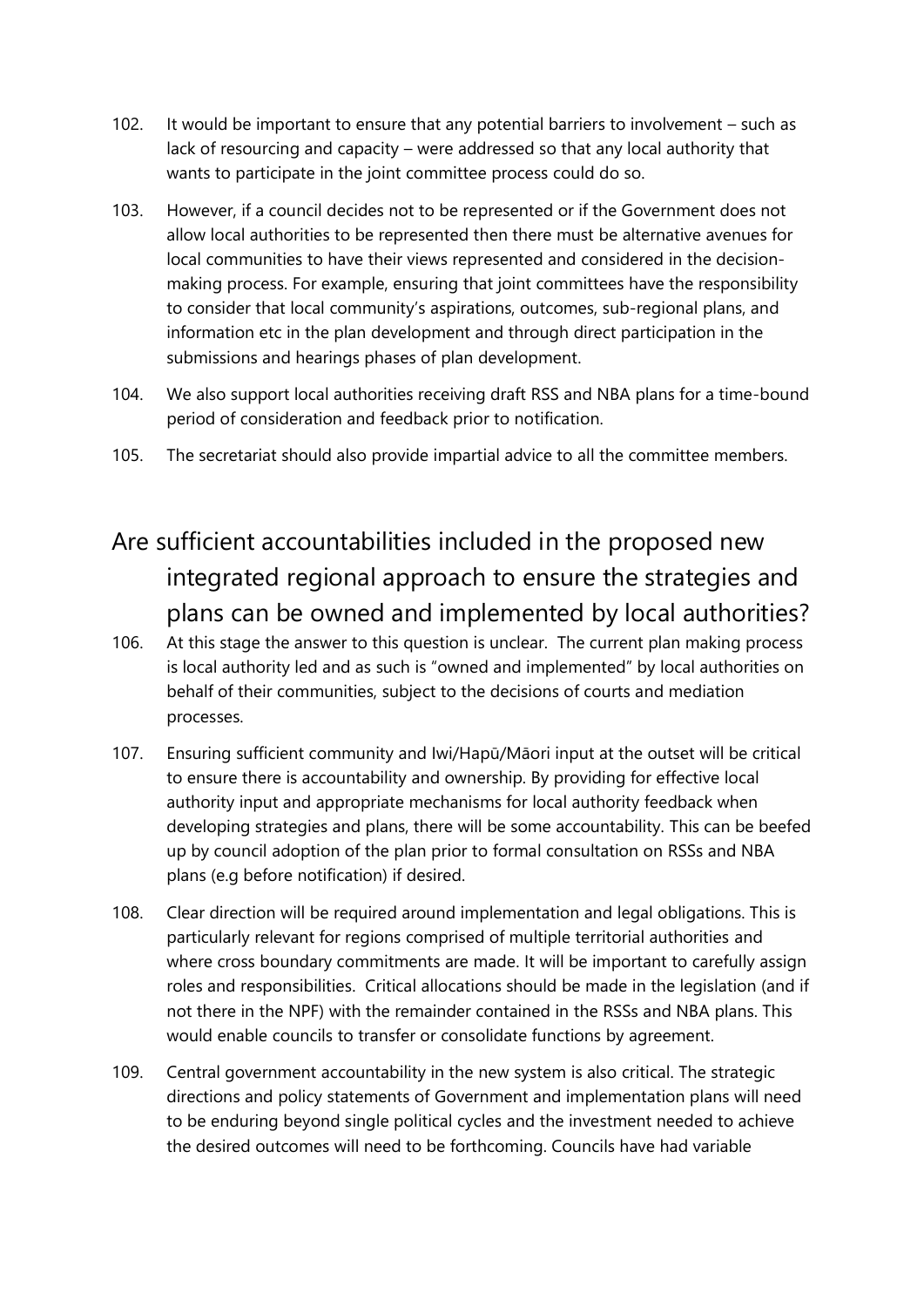experiences in other fora for example with Joint Transport Committee plans – where there is never enough funding, and the "rules of the game" can change quickly.

#### How should joint committees be established?

- 110. We think the process should be co-designed and agreed by central government, local government and Māori.
- 111. We note again our preference that each local authority in a region is represented (to ensure accountability and support effective implementation), although they may choose not to participate. We also note an expectation that committees will reflect a bicultural framework and enable arrangements that provide for Māori rights and responsibility holders to partner and participate in the system (including on committees at a ratio of 50:50). We encourage further conversations between central government, local government and Māori about this to ensure there is certainty around the process and procedures to achieve effective representation and expectations are clear.
- 112. If designed well, we think there might only need to be one committee per region to cover both the RSS and NBA plan. It then becomes a question of whether the committee is established under the LGA, the NBA or the SPA and what skills and experience is necessary for membership.
- 113. Taituarā recommends the Government considers whether existing bodies working on regional spatial planning (such as that in the Wellington/Horowhenua region) could be appropriate bodies to oversee the development of an NBA plan as a combined committee.

# **Consenting**

- Will the proposed future system be more certain and efficient for plan users and those requiring consents?
- 114. Front loading the resource management process (i.e., developing good, comprehensive plans, resolving conflicts early) has the potential to drive efficiencies at the consenting end of the process. The extent to which this proves to be the case remains to be seen.
- 115. While more consistent rules and improved national direction could improve certainty and efficiency, this will depend in large part on final decisions that the Government makes around the extent of the previous "shopping list" of matters that plan makers must consider and how plan making happens.
- 116. The time that it will take to develop comprehensive plans that will support efficient consenting processes should not be underestimated, particularly if some of the issues around how to resolve tensions within regions and ensure an appropriate level of local input into plan making are not addressed.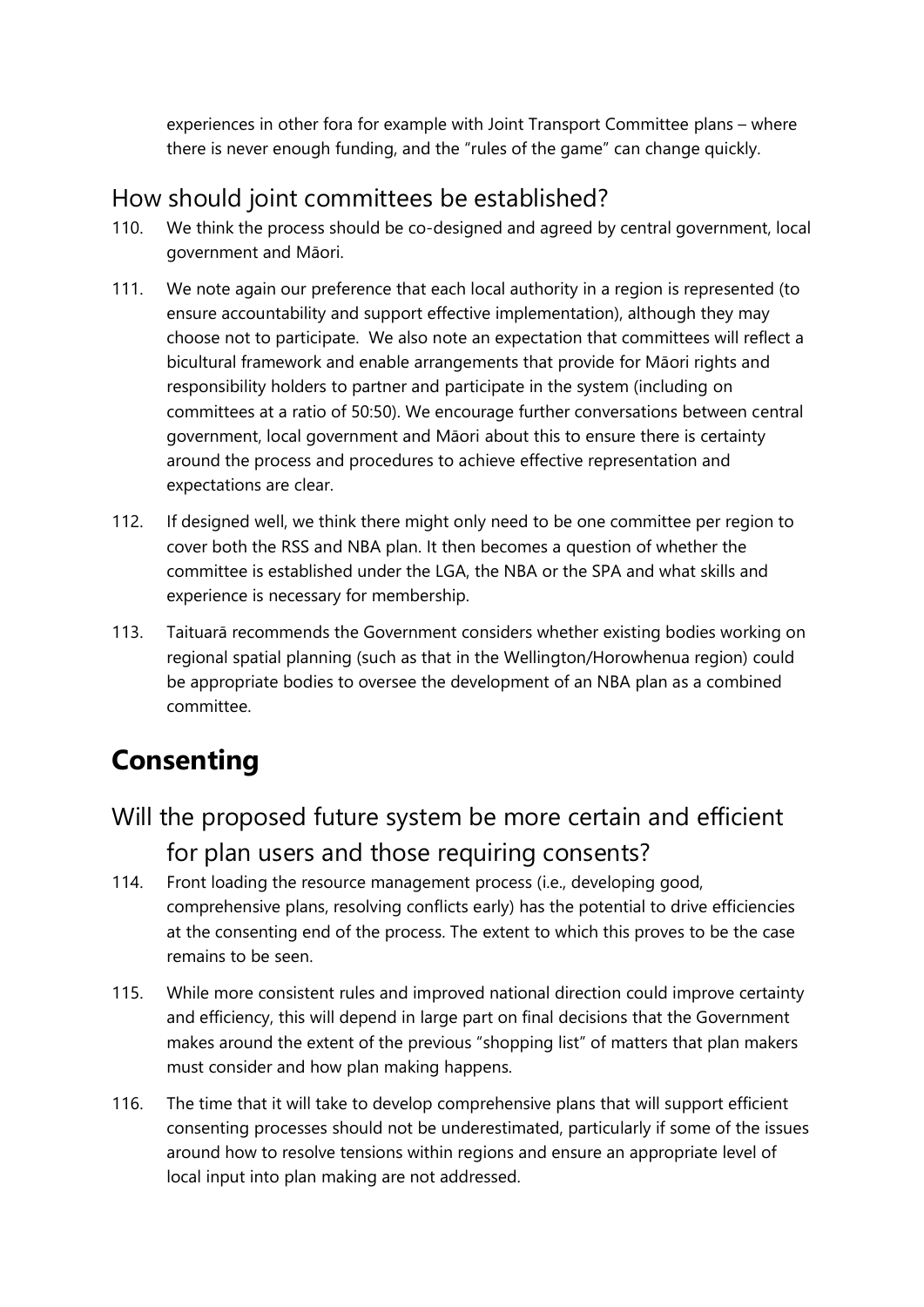- 117. In summary, whether the consenting process is efficient ultimately depends on the legislative drafting of the NBA, the NPF and a staged/supported implementation of the new system.
- 118. Clear definitions and guidance on the application of the new consenting rules will likely produce more certainty and efficiency in the consenting system in the long term. In the short to medium term there is likely to be less certainty and efficiency. For example, if the number of consent classification were to change as proposed there would need to be considerable resource invested in communicating and educating the public and consent applicants, there may be litigation to develop precedent for interpretation of the new consenting rules, and local council's capability to respond to applications under the new system will need to be developed.
- 119. Ensuring a staged and well-funded transition to the new system will be critical to minimising uncertainty and inefficiency in the new system.
- 120. In our submission on the exposure draft we recommended the Government:
	- Considering whether notified consent applications could be considered by some means other than a full hearing.
	- Looking at options for the establishment of one national, centralised online consent application portal. This would do away with councils needing to record every application stage in MfE's monitoring spreadsheet, which is laborious and time-consuming.
	- Developing a national set of template consent conditions that can be tailored locally.
	- Exploring options for implementing a consistent, national approach to consenting fees. This would help to deliver consistency and reduce complexity.
	- Exploring the option of developing a set of centrally prepared good design guidelines with the ability to tailor them to local circumstances where appropriate.
- 121. We look forward to hearing which if any of these options are in the mix.

### **Compliance, monitoring and enforcement**

# Do you agree with the proposed changes to compliance, monitoring and enforcement provisions and tools?

- 122. In short, yes.
- 123. Taituarā supports the broadening of the cost recovery provisions for compliance, monitoring and enforcement in the NBA, as these areas place a heavy demand on resources and have been requested by the sector for a long time to ensure local authorities can adequately resource this (the CME) statutory function.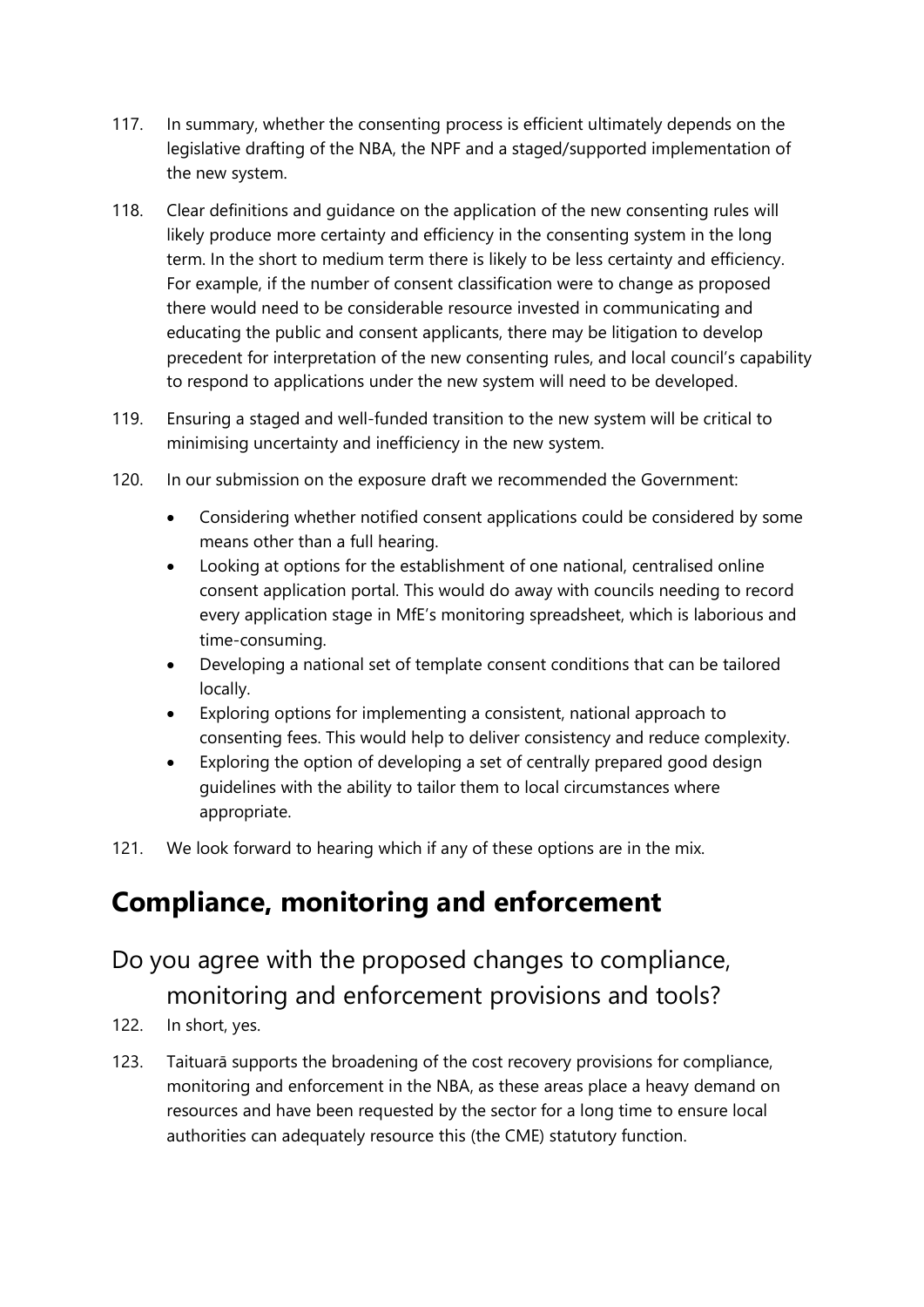- 124. As a matter of principle Taituarā supports compliance and enforcement decisionmaking being free (independent) from any inappropriate (and especially inappropriate political) influence or bias in the same way that the police enforcement decisions are not able to be inappropriately influenced by the government of the day or any other inappropriate influence or bias. We share examples of good compliance and enforcement practice and policy with our members, and we are currently updating our Compliance and Enforcement module in our Sector Toolkit to reflect best practice. Best practice for criminal prosecutions is usually expressed as meeting the Solicitor-General's Prosecution Guidelines despite this not being binding on local authorities.
- 125. We support, increasing financial penalties, particularly infringement fines, and think there is merit in in the concept of prohibiting insurance (particularly for deliberate acts) that lead to prosecution and infringement fines. We think this will go a long way to curtailing the current practice where incurring a fine is seen an acceptable cost of doing business and risk worth taking.
- 126. We also request that the MfE works with DIA on the matter of bylaw offences and fines to ensure that nuisances and other matters more appropriately dealt with outside of the resource management system can be adequately managed and enforced using bylaws.
- 127. We are aware that many councils have ongoing issues with some applicants and developers and that they would welcome and support the ability to consider an applicant's compliance history when assessing future consent applications. This would be consistent with the current situation where an offender's history of noncompliance is factored into the use of current punitive and directive enforcement tools.
- 128. Finally, Taitaurā supports the consideration of further additional tools that improve outcomes for the environment and communities (such as spot fines, additional sentencing options such as community service and development and consent suspensions).

#### How practical will the proposals be to implement?

- 129. Practicality will, in part, be dependent on the level of input from local authorities into the tools, and the amount of sector capacity building that is undertaken before the changes are implemented.
- 130. Achievement of independent decision making can be demonstrated by regulatory authorities through appropriate enforcement policies and reporting on their application and Taituarā's legal compliance and regulatory modules within the sector toolkit offering would be an effective way of delivering model templates, processes etc to council officers.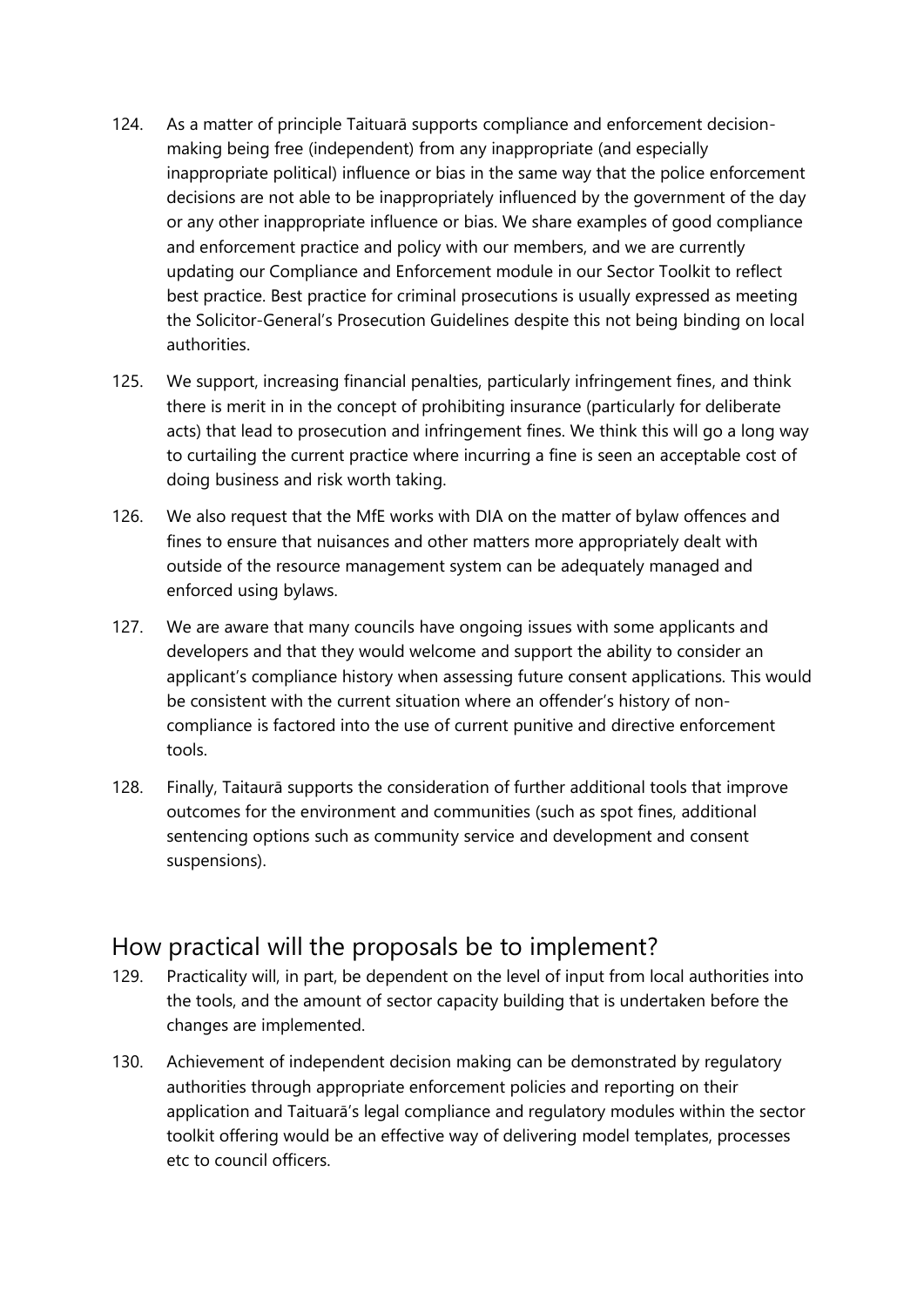- 131. Workforce capability and in particular training, learning modules and the sharing of good practice is something Taituarā can generally assist with and it would be good to discuss this further as the reform programme progresses and as part of transition.
- 132. We note the Government's decision not to set up CME hubs at this stage and look forward to further discussion on form that will be favoured in the future. Given the status quo position, it is likely that additional support for (at least some) councils will be required during the transition phase if compliance monitoring and enforcement capacity is to be equitably lifted across Aotearoa.
- 133. It would be unsafe to assume that the compliance, monitoring and enforcement function can be fully funded through cost recovery even with the introduction of higher infringement fines and the monitoring of permitted activities for example. Councils will still need to prioritise their efforts based on risk and additional public funding will be required to transform current practice.
- 134. We refer you to the section on funding at the end of this submission.

#### **Monitoring and system oversight**

#### Will these proposals lead to more effective monitoring and oversight of the system?

- 135. Yes. However central government will need to play a greater role in enabling fit for purpose monitoring as well as in the overall resource management system oversight.
- 136. We agree that more effective monitoring tools, standard methods and better direction for monitoring is required. However new tools and better direction will not be enough as a major constraint currently is funding, particularly if permitted development monitoring is also added to the list (as described above).
- 137. Another issue is that there needs to be a clear and well-understood links between the environmental limits set in the NPF, the national monitoring requirements and the environmental outcomes sought by Government. Currently there is not sufficient information to set limits across all the domains previously indicated, nor do we think that this needs to occur. We recommend that the Government take a targeted approach to limit setting in the first instance; one that focuses on the most pressing issues and where there is a detailed understanding of cause and effect over spatial areas and over time.
- 138. Nationally consistent data sets and processes for sharing data and information across the system will be necessary and will require investment.
- 139. We support enhanced opportunities for Iwi/Hapū/Māori to be involved in monitoring and oversight activities, and support embedding the use of mātauranga Māori in kaitiaki monitoring. As in other areas, resourcing for Iwi/Hapū/Māori and clear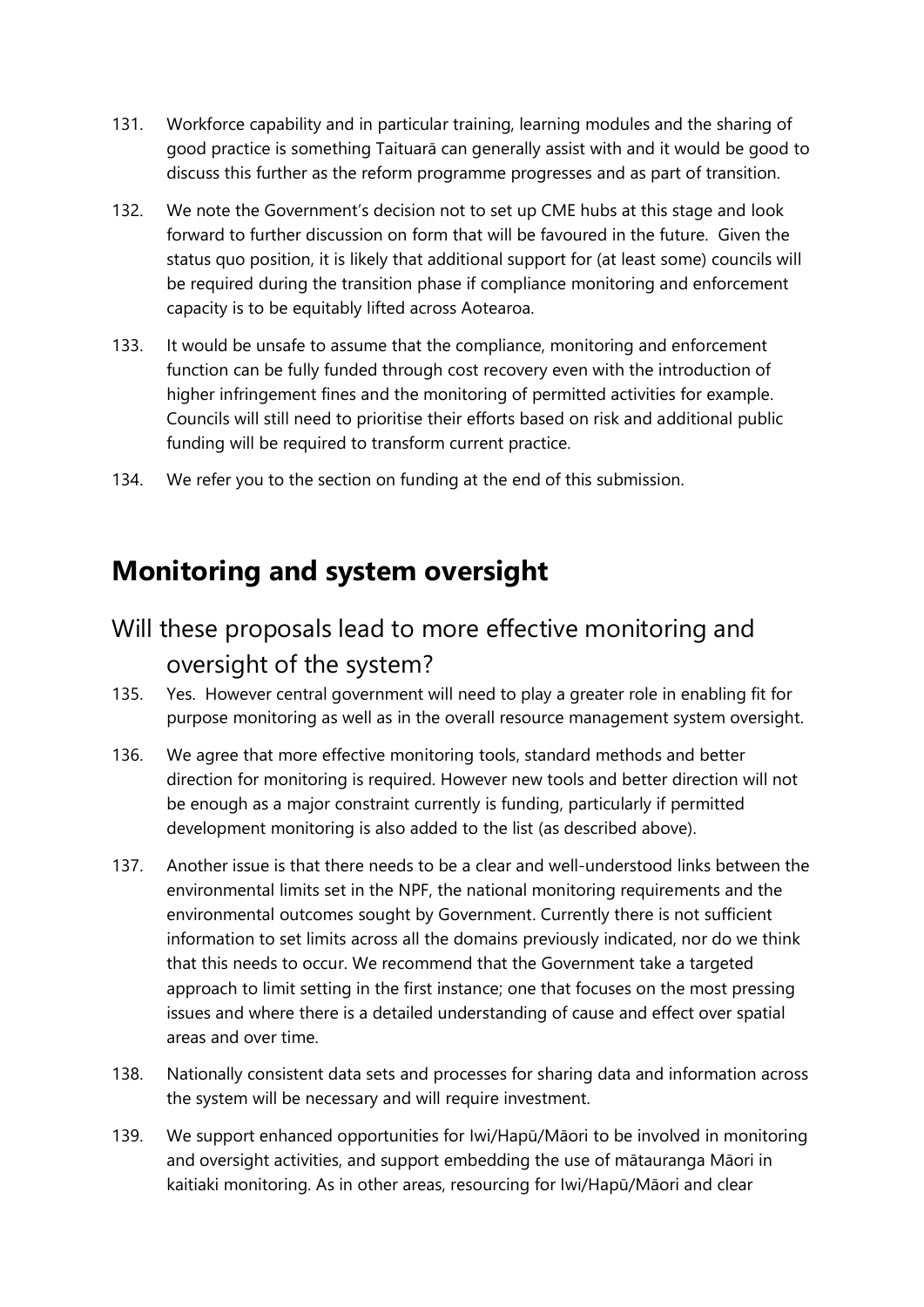frameworks for how they will undertake monitoring (and how this monitoring and local knowledge should influence future interventions) is required.

#### Will the system be able to adequately respond and adapt to changing circumstances?

140. Without further detail, this question cannot be answered. Further discussion with local government and Iwi/Hapū/Māori is encouraged.

# **Role of local government in the future system**

#### What does an effective relationship between local authorities and joint committees look like?

- 141. Taituarā strongly supports local authorities having multiple opportunities to work with joint committees, build trust, understanding and shared ownership and accountability. This includes local authorities having representation on joint committees and local government officials being part of the secretariat servicing the joint committees. It also includes ensuring the joint committee receives (and welcomes) locally articulated community, Iwi/Hapū/Māori /hapu and Māori aspirations and objectives at the outset of the plan and strategy making processes, alongside top-down direction.
- 142. The recommendations in the Local Government Resource Management Reform Steering Group's recent 'Enabling local voice' provide an avenue to achieve an effective relationship between joint committees and local authorities, within a Randerson based resource management system.
- 143. Another option, which we referred to earlier in our submission, would be to create combined local plans that support local placemaking and community, Iwi/Hapū and Māori aspirations and objectives and feed these up into regional NBA plans, potentially via a sub-regional planning process.

#### What other roles might be required to make the future resource management system effective and efficient?

144. As noted throughout this submission, there exists a need for central government to provide significant support and oversight throughout the implementation of these reforms. The Government needs to outline the roles and responsibilities of all institutions and groups during the transitional period. These reforms are a significant shift from business as usual, and adequate support and clear guidance will be needed to avoid the implementation issues experienced with the introduction of the RMA. The scope of this support and the role central government should play in developing sector capability to respond to the reforms should be worked through with local authorities and Iwi/Hapū/Māori groups.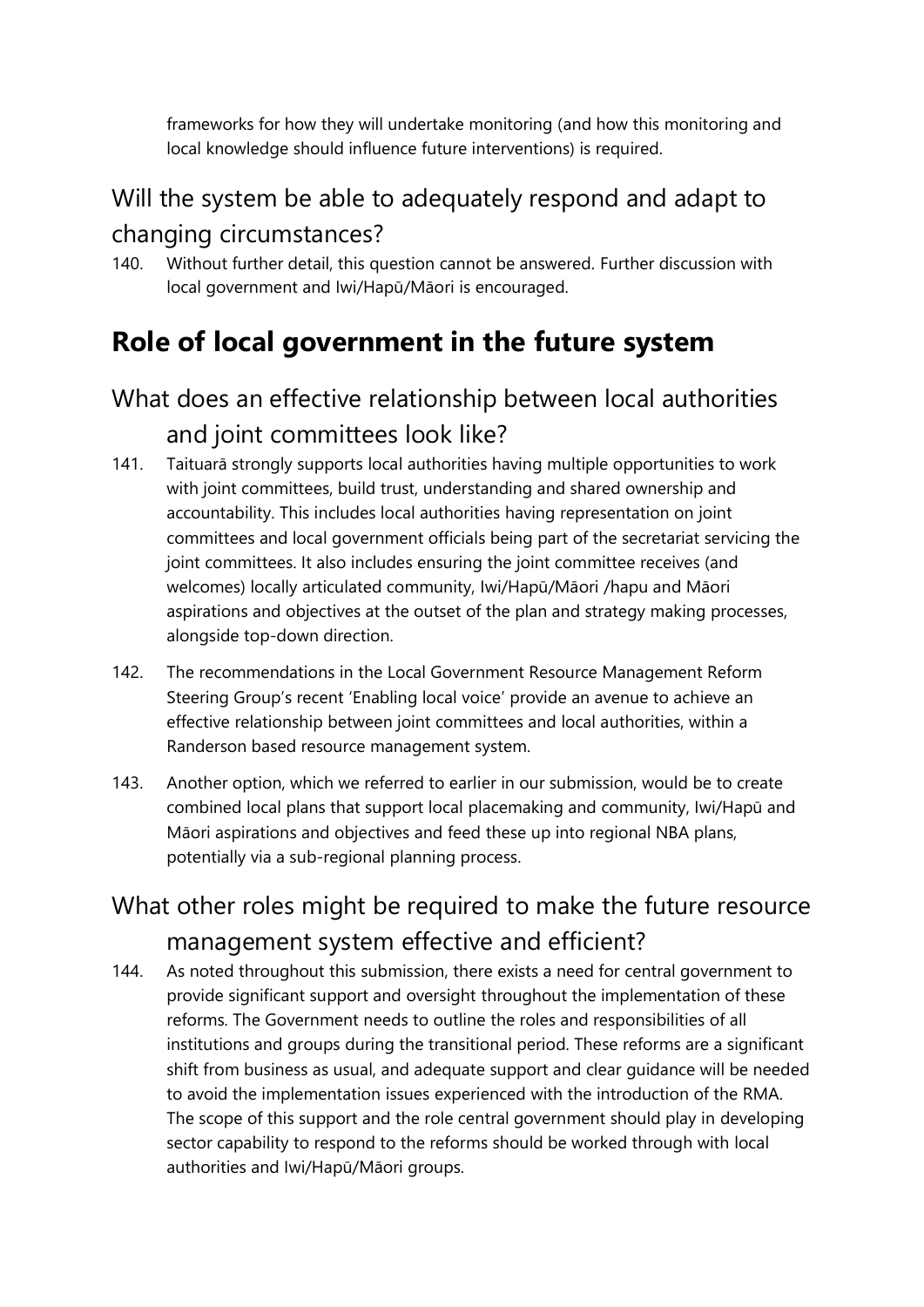#### What might be required to ensure the roles and responsibilities of local authorities can be effectively and efficiently delivered?

145. Our major concern regarding the efficient and effective delivery of local authorities' roles under the new resource management system is regarding the speed at which these reforms are taking place and the lack of support to develop sector capability to respond to the upcoming changes. Providing a staged approach to the implementation of new roles and responsibilities will be key to ensuring that the new processes remain effective and efficient. Clear guidance on roles and responsibilities during the transition from the RMA system will be necessary to successful implementation of the reforms. In addition to this, significant investment in sector capability will be required to ensure the effective implementation of the new system. How central government can deliver on their responsibility to oversee a good transition to the reformed system is outlined below in the section on 'Funding in the New System.'

# **National Māori entity**

#### What functions should a national Māori entity have?

- 146. The discussion document proposes that the national entity would be established to enable Māori as Treaty partners to participate in decision-making at a national level and we note that this role will not to usurp the mana of Iwi/Hapū/Māori at place, which we agree with.
- 147. The document proposes the following functions (tasks) for the entity: input into the development of the NPF; appointing Māori members to any board of inquiry process; and system oversight and monitoring (including monitoring of Te Tiriti performance).
- 148. Given the importance of a national Māori entity within the system we are extremely interested in understanding the views of Māori on the purpose, proposed role and functions of the entity and the level of comfort that exists with what is proposed.
- 149. We understand that this is an ongoing conversation and encourage the Government to not rush this process. It will be important for the future success of the system that the conversation is inclusive, supports the rights, interests and responsibilities of Māori and clarifies where the entity sits within the system and what decision-making role it has.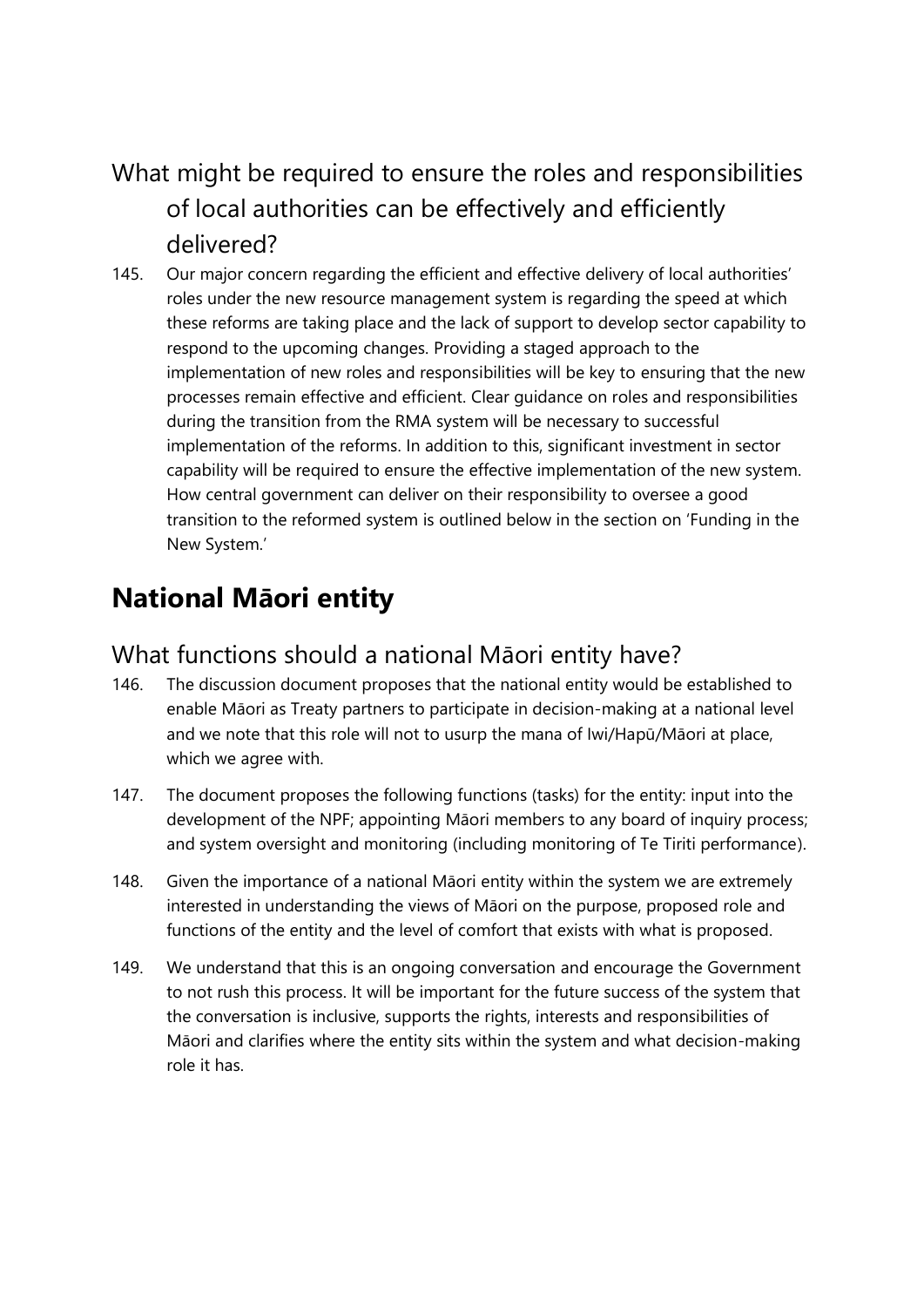#### What should the membership and appointments process be for the entity?

- 150. The membership and appointments process should reflect where decision making sits and the role and functions of the entity. Again, we encourage MfE to engage with Māori that hold relevant rights, interests and responsibilities in the system to ensure the membership structure of the forum and the appointments process chosen give effect to the principles of Te Tiriti.
- 151. We are aware that there is an expectation that Māori decision-makers will be determined through self-determined processes consistent with the principle of Mana Motuhake and the UN Declaration on the Rights of Indigenous Peoples.

### **Joint committee composition**

Should parties in a region be able to determine their committee composition?

- 152. As previously stated we strongly support a codesign approach to the process for establishing joint committees, representation and composition.
- 153. Each region is different, and the composition and size of the committee will need to fit the region's operating environment. As such it might be appropriate to set minimum numbers rather than maximum numbers. However, there should be certainty in the objectives to be achieved and clear procedures for ensuring effective representation.
- 154. We strongly urge the Government to work though issues of representation with their Te Tiriti partners, including issues of proportionality. We are aware that there are aspirations for a 50:50 partnership.
- 155. We are supportive of central government being represented at the table to ensure there is buy-in to the final plan and strategy. The representative needs to have sufficient authority to work across government and make decisions within the committee.
- 156. Please note that we support a single joint committee that sits across both the RSS and NBA plan for a region (subject to satisfactory supplementary mechanisms existing for ensuring local voice is heard and decision-makers around the committee table are accountable for plan delivery).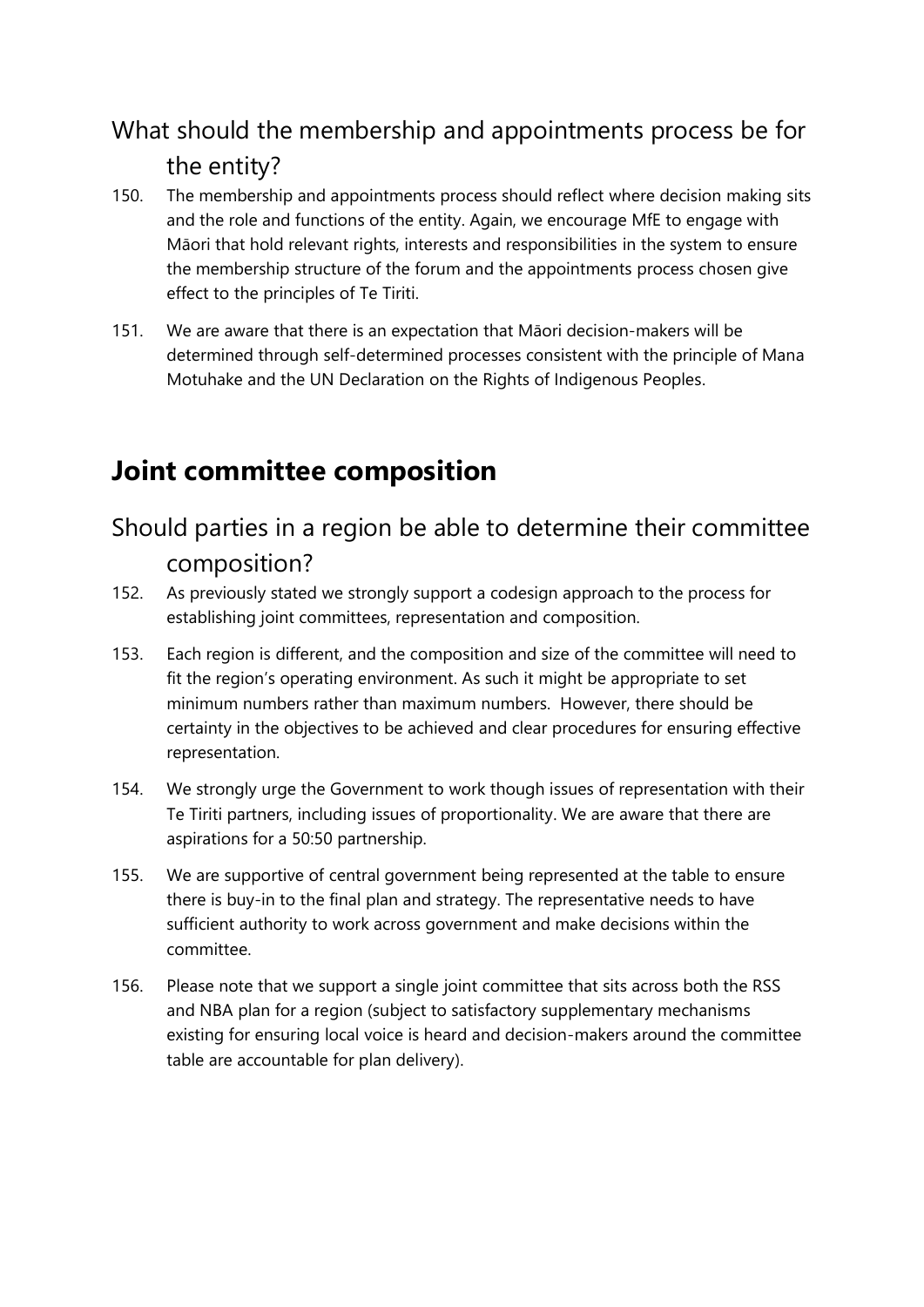### What should be the selection and appointments processes for joint committee members?

- 157. Each local authority in the region should have the opportunity to be represented. Local government representatives should be elected and there should be a good balance of understanding between them of the issues and opportunities within and across the region.
- 158. We are confident that Māori will be able to design their own process that recognises their respective rights, interests, and obligations and any mix of skills they wish to secure.

# Are sub-committees needed to meet regional needs including Treaty settlements?

159. Yes.

- How do we best provide for existing arrangements (eg, Treaty settlement or other resource management arrangements)?
- 160. Taituarā strongly encourage MfE to have this conversation with those that benefit from / are affected by the existing arrangements. Engaging and co-designing with Iwi and Hapū, and any others affected by these arrangements (including local government where it is part of the existing arrangement) is critical.
- 161. It is our expectation that the new system will continue to give effect to existing Treaty partnership and governance models and not disadvantage those still on the road to settlement.

# **Enhanced Mana Whakahono ā Rohe arrangements, integrated with transfers of powers and joint management agreements**

How could an enhanced Mana Whakahono ā Rohe process be enabled that is integrated with transfers of powers and joint management agreements?

What should be covered in the scope of an enhanced Mana Whakahono ā Rohe and what should be mandatory matters?

What are the barriers that need to be removed, or incentives added, to better enable transfers of powers and joint management agreements?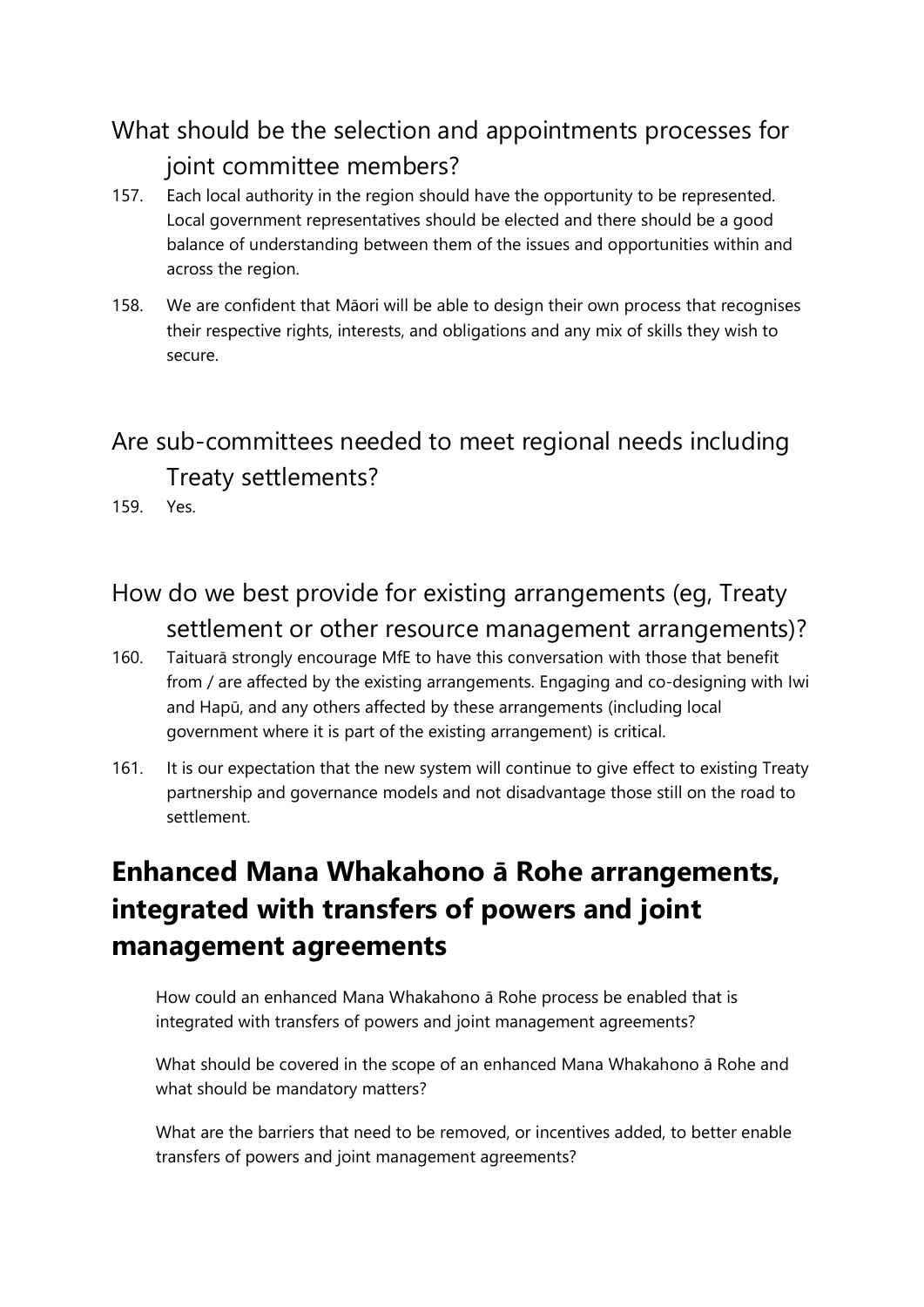- 162. Taituarā strongly supports measures to increase partnership, participation, and protection and the use of Te Ao Māori and matauranga Māori in resource management processes and the removal of barriers to achieving these.
- 163. Currently Mana Whakahono ā Rohe: Iwi Participation Arrangements are a tool designed for Iwi (and Hapū if invited by councils) to discuss, agree and record how they will work together under the RMA. This includes agreeing how Iwi/Hapū/Māori will be involved in decision-making processes.
- 164. There has been limited uptake of Mana Whakahono ā Rohe, transfers of powers and joint management agreements under the RMA to date for a variety of reasons. These include:
	- existing arrangements, including Settlement arrangements, and Iwi/Hapū/Māori preferences for different mechanisms for partnership and involvement in decisionmaking which stem from non-RMA process
	- the intensive resourcing required to use the current tools
	- capacity and capability constraints for councils, Iwi and Hapū, and a lack of funding to increase capability and grow capacity
	- the barriers within the terms of sections 33 and 36B themselves (e.g. efficiency and its interpretation as cost efficiency, complex consultation usually reserved for significant council decisions, lack of community support, perceptions of bias, competing claims/contested land holdings, litigation risk, ability to cancel agreements)
	- the nature of current relations or the lack of an existing relationship and trust between councils and Iwi and Hapū
	- a lack of incentives from central government to use the tools
	- a lack of compulsion to actively consider their use.
- 165. In discussing partnership agreements and processes for the future system, legislative reform of the RMA can only take us so far.
- 166. Iwi and Hapū consistently state that the lack of financial resources is the most significant barrier to their full participation under the RMA.
- 167. There are well documented affordability issues within local communities, capacity and capability issues within local government, and a large variation within regions as to the number of councils, Iwi and Hapū. There is also variable knowledge and understanding of current Māori rights, interests, duties, responsibilities, and obligations in relation to "natural resources", te Taiao and Te Ao Māori within councils and the community. These issues limit the opportunities and support councils can offer to Iwi/Hapū/Māori even where there are willing parties and successful relationships around other initiatives.
- 168. To enable transformational as opposed to incremental and variable change central government needs to come to the party with funding for both Māori and local government.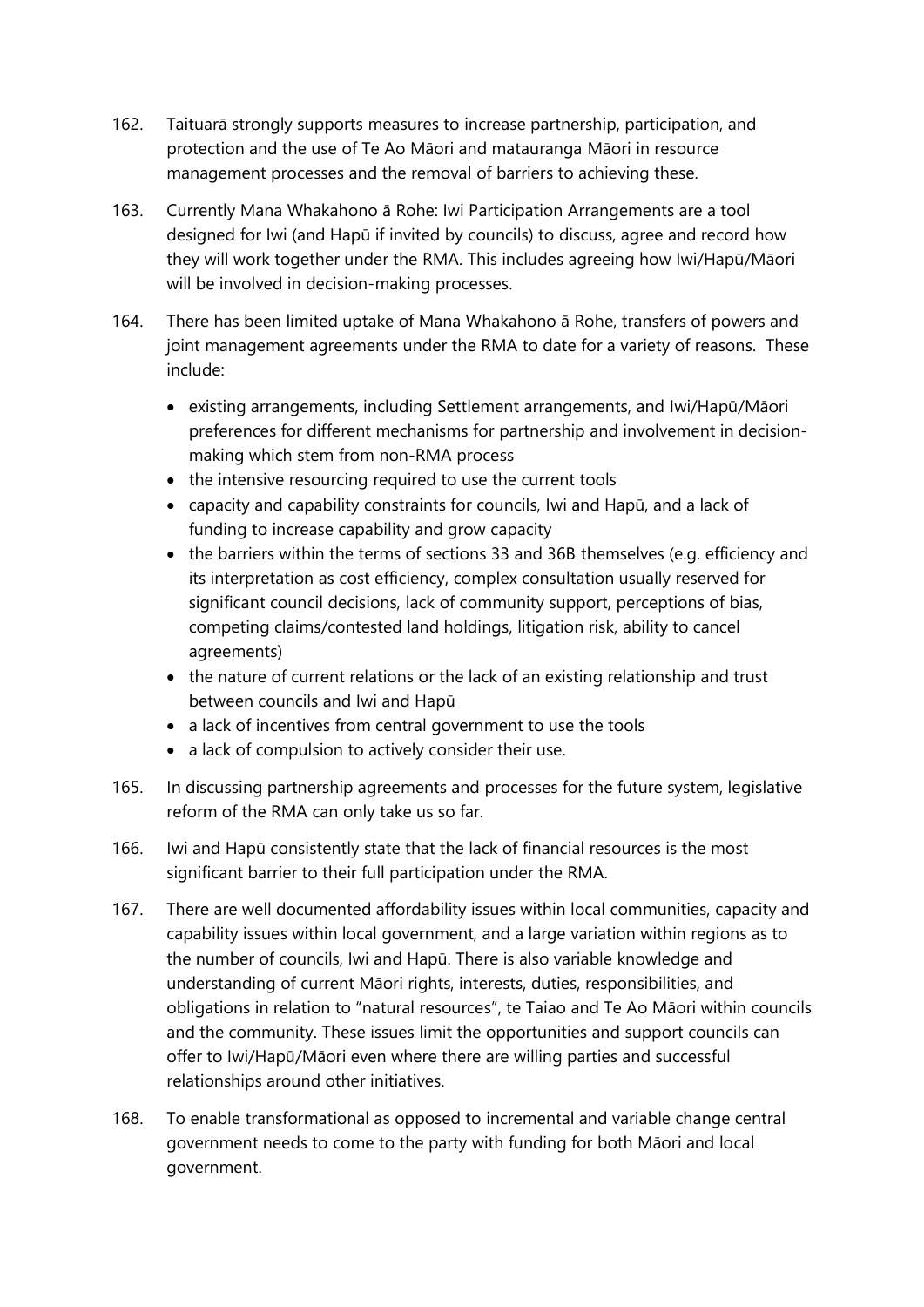- 169. Taituarā supports significant investment by central government and the direct provision of money and resources to Iwi and Hapū to ensure they can build capacity and can actively participate in decision making, delivery, monitoring and evaluation. This includes resourcing the development of environmental management plans and enhanced mana whakahono arrangements (if they choose to pursue these), including access to required expertise for their development as well implementation.
- 170. Alongside this central government needs to provide adequate, equitable funding to councils to remove barriers to opportunities. It also needs to ensure there is clear legislation, regulation and guidance to councils on how they are expected to implement Te Tiriti and give effect to its principles within the new system. Most of all though local government leadership needs to lean in and support the transition.
- 171. With the significant changes in who is responsible for what within the resource management system, clarity needs to be provided to all the potential parties to future and current Mana Whakahono ā Rohe which parts of the resource management system and process should be negotiated with whom. The situation is complex given the significant changes in plan and strategy making that the reform proposes, the use of current local government boundaries, and uncertainty about where consenting, compliance, monitoring and enforcement will lie in the future.
- 172. Our expectation is that any enhanced process would not increase the obligations on Iwi/Hapū/Māori, would incentivise all, and appropriately recognise, reflect and provide for particular settlement agreements and arrangements in the new system as agreed between the Crown and the relevant Te Tiriti parties.
- 173. We continue to recommend that the Government directly engages with Iwi and Hapū and those exercising authority over resources, around the adaption of the existing provisions for Mana Whakahono ā Rohe, transfers of powers and joint management agreements.
- 174. Given Mana Whakahono ā Rohe were introduced effectively to ensure councils and Iwi have a working relationship, it is conceivable that in the future prescribed Mana Whakahono ā Rohe (MWAR) processes and content will not be necessary. Much depends on whether central and local government and Iwi/Hapū/Māori work together to lay the appropriate foundations for enduring relationships, genuine partnership, participation, protection and redress in the policy framework, legislation and implementation of the change. This takes leadership, time, resources and funding.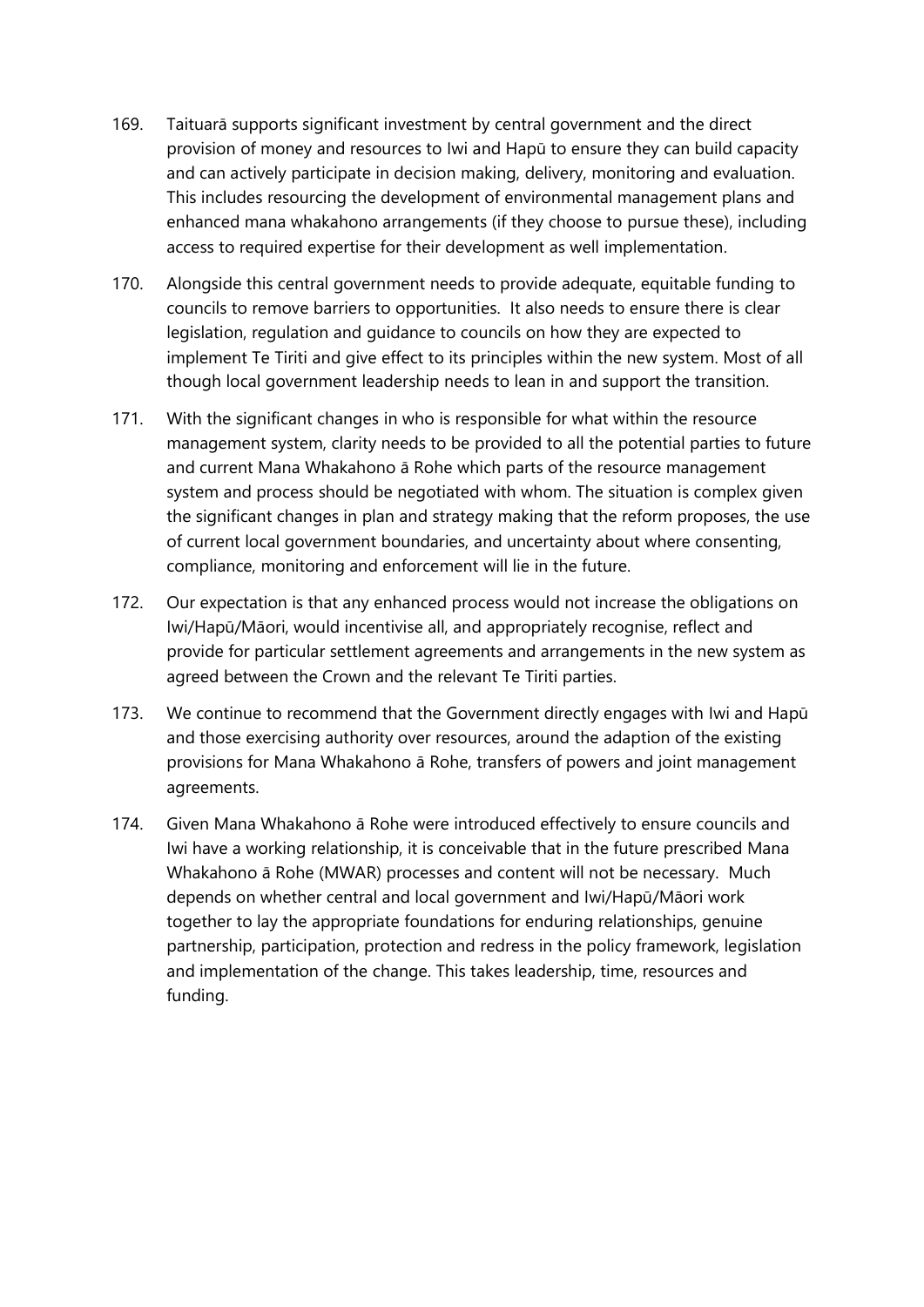# **Funding in the future system**

#### How should funding be distributed across taxpayers, ratepayers and individuals?

- 175. The Government has committed to transforming the current system. There is significant national interest and public benefit in ensuring the new system and the transition to it are governed, managed, resourced and delivered well and that the objectives of the reform are met. A lack of resources for local authorities and Māori has made implementation of the RMA difficult and limited in the past. We don't want another rinse and repeat.
- 176. The pace, scale, scope of change and the consequential costs of the reforms cannot be underestimated, and they pose significant risk to the success of the reform. Taituarā is concerned there is an implicit assumption that resourcing, including a large proportion of the financial burden for transforming, transitioning to and administering the new system, will fall on already stretched local authorities (including their staff and communities). Government needs to recognise that ratepayers in some areas, particularly those with high deprivation and lower incomes, simply cannot afford ongoing rate rises and for many of these council's their revenue streams are effectively constrained to rates income. As such there is a strong case for greater central government funding and support and new funding instruments for effective administration and transition of the system alongside local authority investment in implementation.
- 177. We have previously highlighted to you not only the affordability challenges and but the workforce constraints the local government sector faces, the latter of which have been exacerbated by the multiple new roles that are being created within central government agencies to service the Government's ambitious reform programmes. With transition planning for three waters now underway, it has become even more difficult to attract and retain quality staff to deliver under the current system, let alone engage with Government and prepare to deliver the reformed system. And alongside Māori, our participation is critical to the success of the reforms.
- 178. We consider that:
	- expanded central government functions and involvement in the new system should be funded from central government budgets
	- the transition to the new system should be supported and funded by central government
	- joint committees and their secretariats, and the preparation of NBA plans and Regional Spatial Strategies should be jointly supported and funded by central and local government. (We note that the acceptability and legitimacy of using local rates to fund these activities will be tied closely to the role of territorial authorities and the provision for local voice within the system.)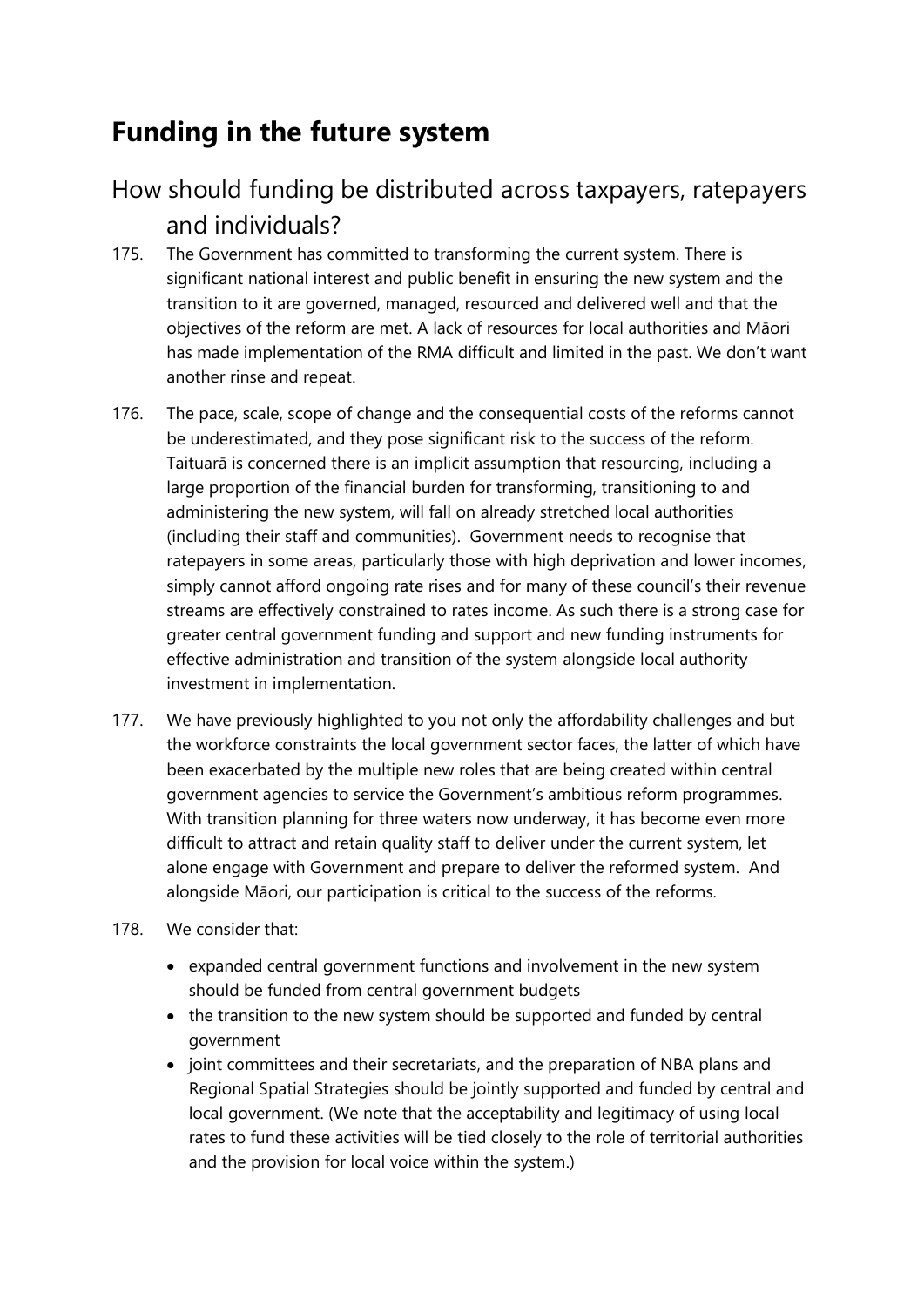- central government will need to provide appropriate funding and resources Iwi and Hapū to ensure they can participate meaningfully in the key mechanisms of the legislative framework (e.g. preparation of NBA plans and regional spatial strategies, development of Iwi/Hapū management plans, membership of planning committees, technical advisory roles),
- central government should work closely with Taituarā, LGNZ and the New Zealand Planning Institute to fund and deliver appropriate capability building and support, including training and guidance
- central government should budget funding to support local government in early litigation and participate in hearings to test the meaning of the legislation as an interested party
- greater central government funding is needed to support monitoring of national priorities.
- 179. When calculating the amount or proportion of central government support and funding required to transition to and implement the new system in partnership with local government and Iwi/Hapū/Māori, the calculation should include consideration of the intrinsic value of the environment, the Crown's role as Treaty partner, and the anticipated costs that will be avoided and spill over benefits central government will receive in a well-functioning system for outcomes. Avoided costs include the national costs associated with responding to and recovering from adverse events and natural disasters, future climate mitigation and adaptation costs, pollution impacts on the health of people, the health system and productivity, collapsed ecosystem services, etc.
- 180. As with NZTA and 3 Waters funding, the allocation of funding could consider population and demographics and land area to ensure there is equitable funding to achieve the objectives of the reform.

#### How should Māori participation be supported at different levels of the system?

- 181. The reformed system including the process to develop it must accommodate the different layers of Māori rights, interests and responsibilities across the various levels of the system and across the different spheres of influence created under Te Tiriti.
- 182. The primary legislation should clearly establish the framework for Māori participation and partnership.
- 183. As discussed, earlier Taituarā strongly supports central government funding to build capacity and enable Iwi/Hapū/Māori to participate in resource management decision making.

Thank you for the opportunity to provide feedback. We look forward to working with you to ensure the transformed system lives up to expectations, the transition is effective and the current system is improved in the interim.